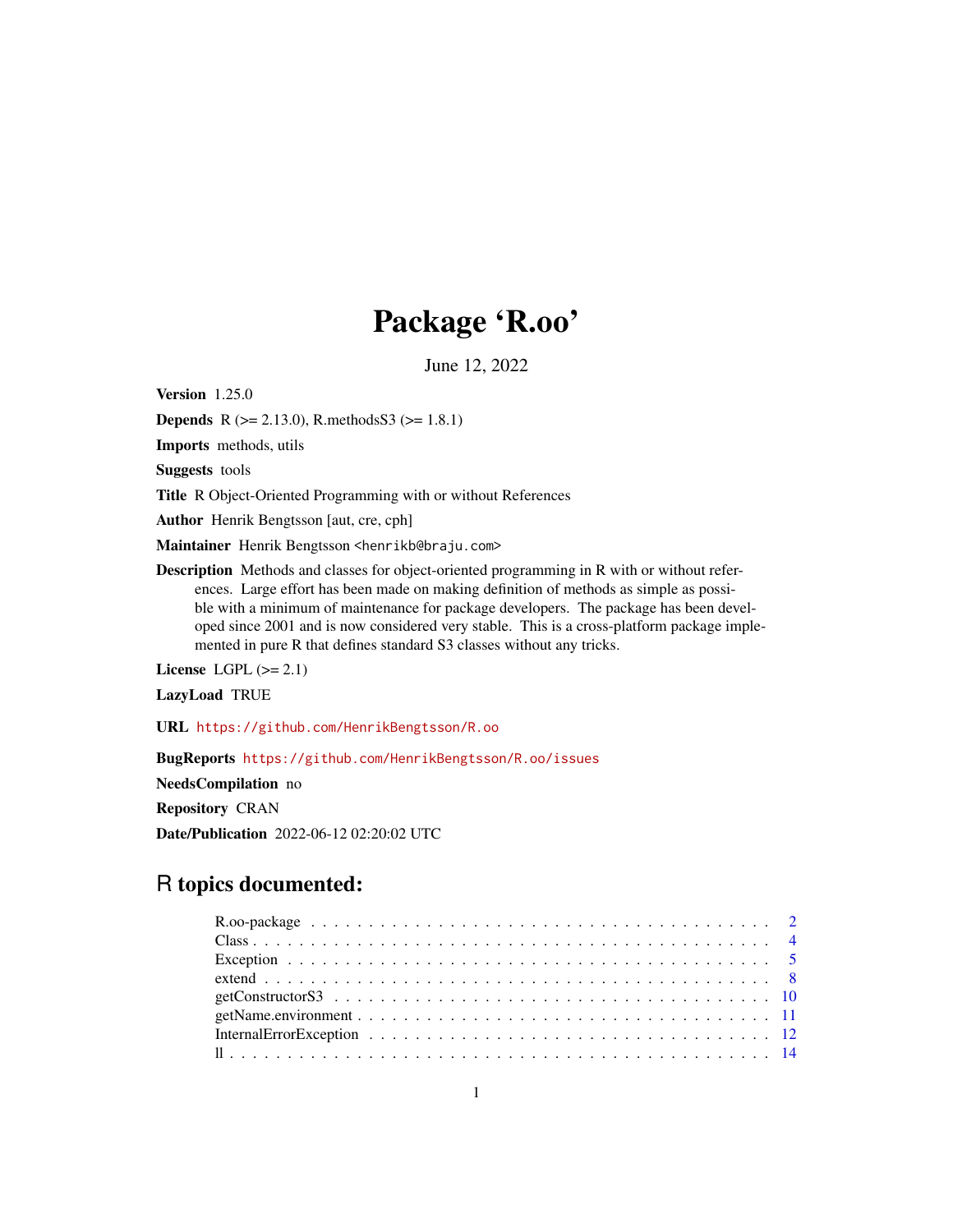# <span id="page-1-0"></span>2 R.oo-package

R.oo-package *Package R.oo*

#### Description

Methods and classes for object-oriented programming in R with or without references. Large effort has been made on making definition of methods as simple as possible with a minimum of maintenance for package developers. The package has been developed since 2001 and is now considered very stable. This is a cross-platform package implemented in pure R that defines standard S3 classes without any tricks.

Please note that the Rdoc syntax/grammar used to convert Rdoc comments in code into Rd files is not strictly defined and is modified by the need of the author. Ideally, there will be a well defined Rdoc language one day.

#### Installation and updates

To install this package do

install.packages("R.oo")

#### Dependencies and other requirements

This package requires a standard R installation and the **R.methodsS3** package.

#### To get started

To get started,It is very useful to understand that:

- 1. The [setMethodS3](#page-0-0)() function, which is defined in the R.methodsS3 package (used to be part of R.oo), is nothing but a conveniency wrapper for setting up S3 methods, and automatically create an S3 generic function, if missing. For more information, see the help of R.methodsS3.
- 2. The [Object](#page-15-1) class is a top-level "root" class that provides support for *reference variables*. Any class inheriting from this class supports reference variables.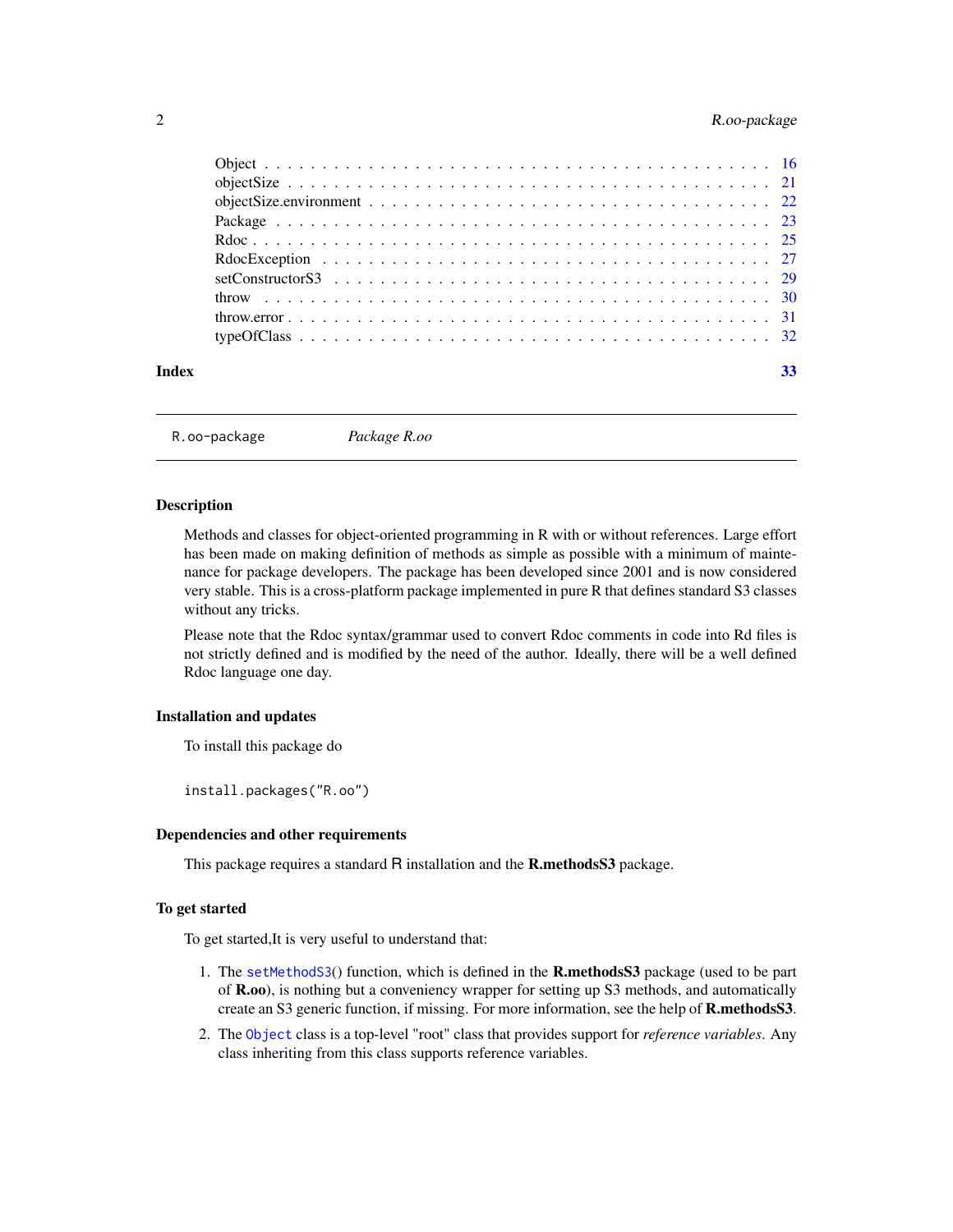# <span id="page-2-0"></span>R.oo-package 3

3. The [Object](#page-15-1) class is basically a wrapper around an [environment](#page-0-0), which some additional accessors etc. It is the environment data type that provides the "emulation" of reference variables - the Object class structure makes it easier to extends this class and adds some level of coding protection. The Object class features is not intended for referencing individual elements of basic R data types, but rather for the whole variable of such. For instance, you can reassign a whole matrix X part of the object this way, but you cannot reassign  $X[1, 1]$  without creating a completely new copy.

#### Further readings

For a detailed introduction to the package see [1] (part of the package distribution).

#### How to cite this package

Whenever using this package, please cite [1] as

Bengtsson, H. The R.oo package - Object-Oriented Programming with References Using Standard R Code, Proceedings of the 3rd International Workshop on Distributed Statistical Computing (DSC 2003), ISSN 1609-395X, Hornik, K.; Leisch, F. & Zeileis, A. (ed.), 2003

#### License

The releases of this package is licensed under LGPL version 2.1 or newer.

#### Author(s)

Henrik Bengtsson

#### References

[1] H. Bengtsson, *The R.oo package - Object-Oriented Programming with References Using Standard R Code*, In Kurt Hornik, Friedrich Leisch and Achim Zeileis, editors, Proceedings of the 3rd International Workshop on Distributed Statistical Computing (DSC 2003), March 20-22, Vienna, Austria. <https://www.r-project.org/conferences/DSC-2003/Proceedings/>

#### See Also

People interested in R.oo may also be interested in packages proto and mutatr.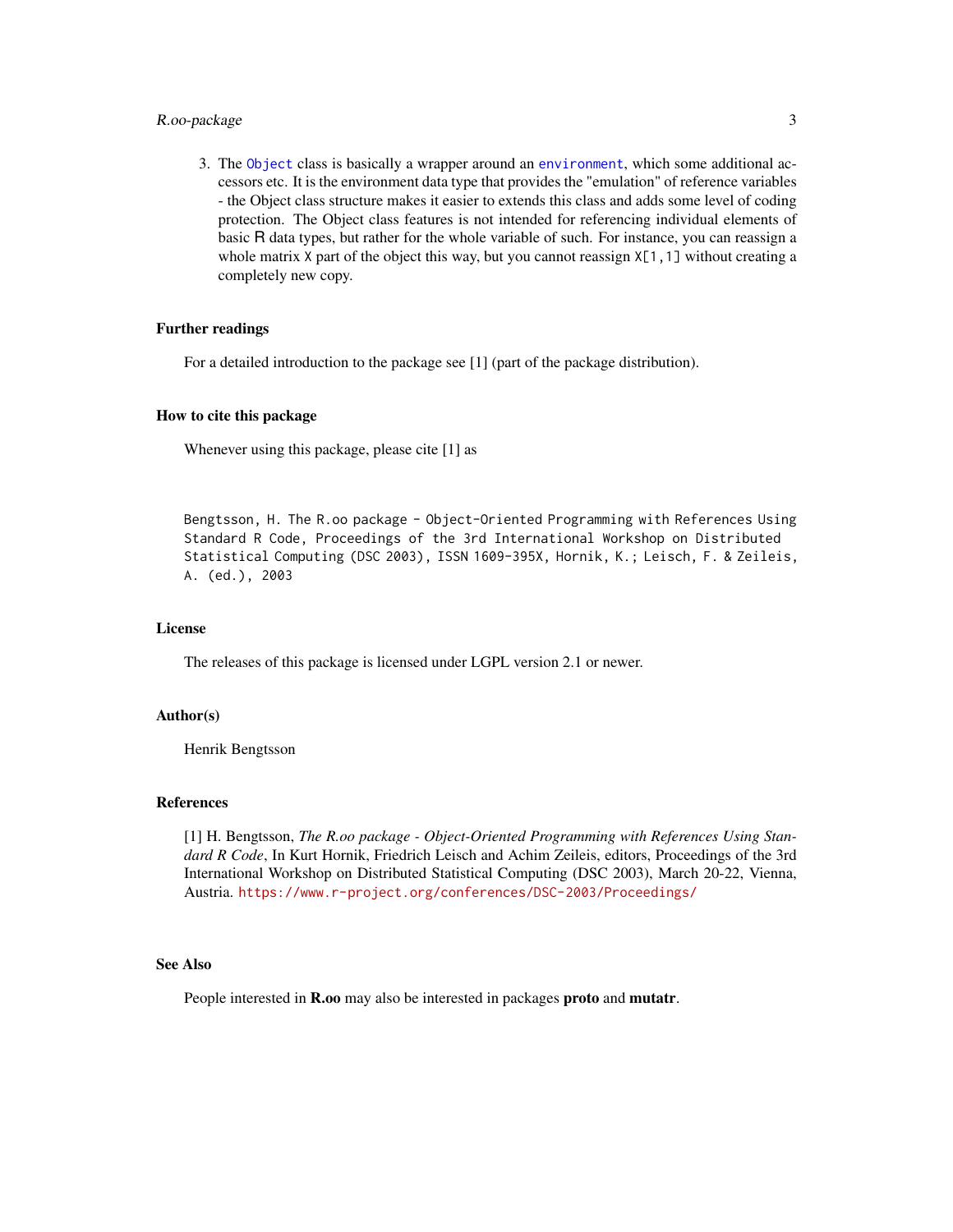# <span id="page-3-0"></span>Description

Package: R.oo Class Class

[Object](#page-15-1) ~~| ~~+--Class

#### Directly known subclasses:

public static class Class extends [Object](#page-15-1)

The Class class describes an Object class. First of all, this class is most commonly used *internally* and neither the end user nor the programmer need to no about the class Class.

#### Usage

Class(name=NULL, constructor=NULL)

# Arguments

| name        | Name of the class.                          |
|-------------|---------------------------------------------|
| constructor | Constructor (function) of any Object class. |

### Details

The class Class describes the Object class or one of its subclasses. All classes and constructors created by setConstructorS3() will be of class Class. Its methods provide ways of accessing static fields and static methods. Its *print()* method will print detailed information about the class and its fields and methods.

# Fields and Methods

Methods:

```
\updownarrows \leftarrow.DollarNames -
.subset2Internal -
```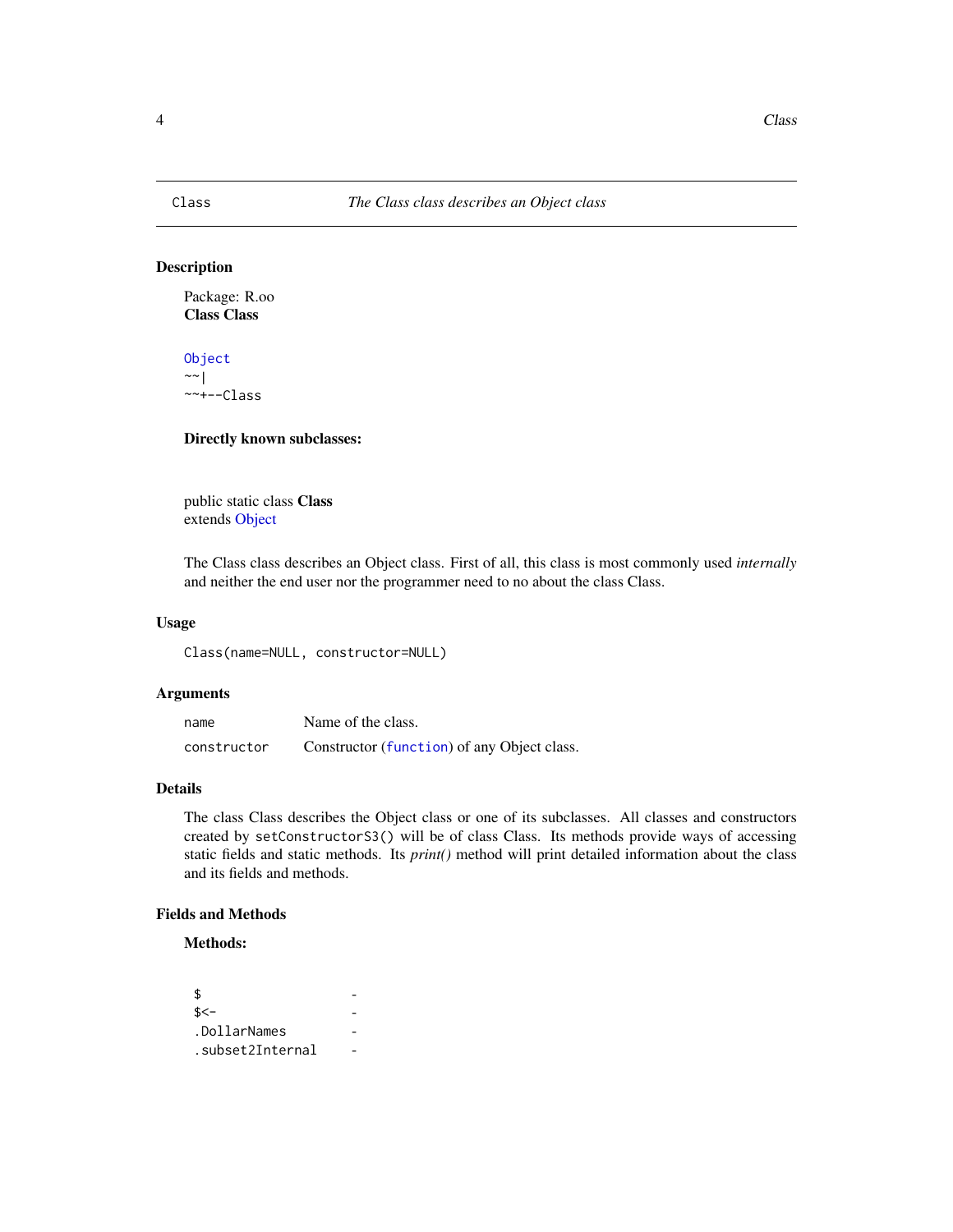# <span id="page-4-0"></span>Exception 5

| СC                 |                                                                         |
|--------------------|-------------------------------------------------------------------------|
| $E<$ -             |                                                                         |
| argsToString       | Gets the arguments of a function as a character string.                 |
| as.character       | Returns a short string describing the class.                            |
| forName            | Gets a Class object by a name of a class.                               |
| getDetails         | Lists the fields and methods of a class.                                |
| getFields          | Returns the field names of a class.                                     |
| getKnownSubclasses | Gets all subclasses that are currently loaded.                          |
| getMethods         | Returns the method names of class and its super classes.                |
| getName            | Gets the name of the class.                                             |
| getPackage         | Gets the package to which the class belongs.                            |
| getRdDeclaration   | Gets the class declaration in Rd format.                                |
| getRdHierarchy     | Gets the class hierarchy in Rd format.                                  |
| getRdMethods       | Gets the methods of a class in Rd format.                               |
| getStaticInstance  | Gets the static instance of this class.                                 |
| getSuperclasses    | Gets the super classes of this class.                                   |
| isAbstract         | Checks if a class is abstract or not.                                   |
| isBeingCreated     | Checks if a class is currently being initiated initiated.               |
| isDeprecated       | Checks if a class is deprecated or not.                                 |
| isPrivate          | Checks if a class is defined private or not.                            |
| isProtected        | Checks if a class is defined protected or not.                          |
| isPublic           | Checks if a class is defined public or not.                             |
| isStatic           | Checks if a class is static or not.                                     |
| newInstance        | Creates a new instance of this class.                                   |
| print              | Prints detailed information about the class and its fields and methods. |

# Methods inherited from Object:

\$, \$<-, [[, [[<-, as.character, attach, attachLocally, clearCache, clearLookupCache, clone, detach, equals, extend, finalize, getEnvironment, getFieldModifier, getFieldModifiers, getFields, getInstantiationTime, getStaticInstance, hasField, hashCode, ll, load, names, objectSize, print, save

# Author(s)

Henrik Bengtsson

<span id="page-4-1"></span>

# Description

Package: R.oo Class Exception

[Object](#page-15-1)  $\sim$  |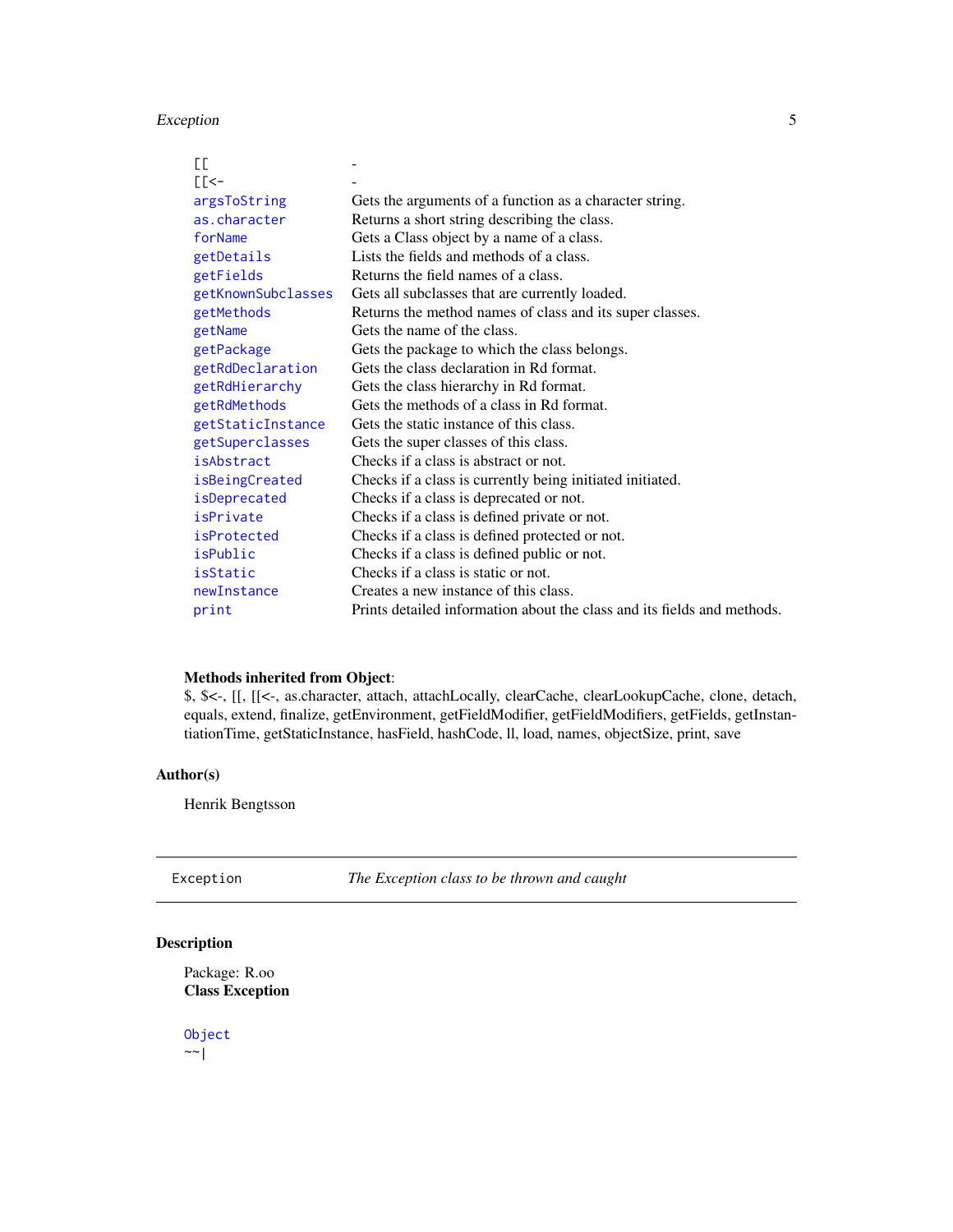# <span id="page-5-0"></span>6 Exception

```
~~+--try-error
~~~~~~~|~~~~~~~+--condition
~~~~~~~~~~~~|
~~~~~~~~~~~~+--error
~~~~~~~~~~~~~~~~~|
~~~~~~~~~~~~~~~~~+--simpleError
~~~~~~~~~~~~~~~~~~~~~~|
~~~~~~~~~~~~~~~~~~~~~~+--Exception
```
# Directly known subclasses:

[InternalErrorException,](#page-11-1) [RccViolationException,](#page-0-0) [RdocException](#page-26-1)

public static class Exception extends simpleError

Creates an Exception that can be thrown and caught. The Exception class is the root class of all other Exception classes.

# Usage

Exception(..., sep="", collapse=", ")

# Arguments

| $\cdots$ | One or several strings, which will be concatenated and contain informative mes- |
|----------|---------------------------------------------------------------------------------|
|          | sage about the exception.                                                       |
| sep      | The string to used for concatenating several strings.                           |
| collapse | The string to used collapse vectors together.                                   |

# Fields and Methods

# Methods:

| as.character        | Gets a character string representing of the Exception.       |
|---------------------|--------------------------------------------------------------|
| getCall             |                                                              |
| getCalls            | Gets the active calls saved when the exception was created.  |
| getLastException    | Static method to get the last Exception thrown.              |
| getMessage          | Gets the message of the Exception.                           |
| getStackTrace       | Gets the stack trace saved when the exception was created.   |
| getStackTraceString | Gets the stack trace as a string.                            |
| getWhen             | Gets the time when the Exception was created.                |
| print               | Prints the Exception.                                        |
| printStackTrace     | Prints the stack trace saved when the exception was created. |
| throw               | Throws an Exception that can be caught.                      |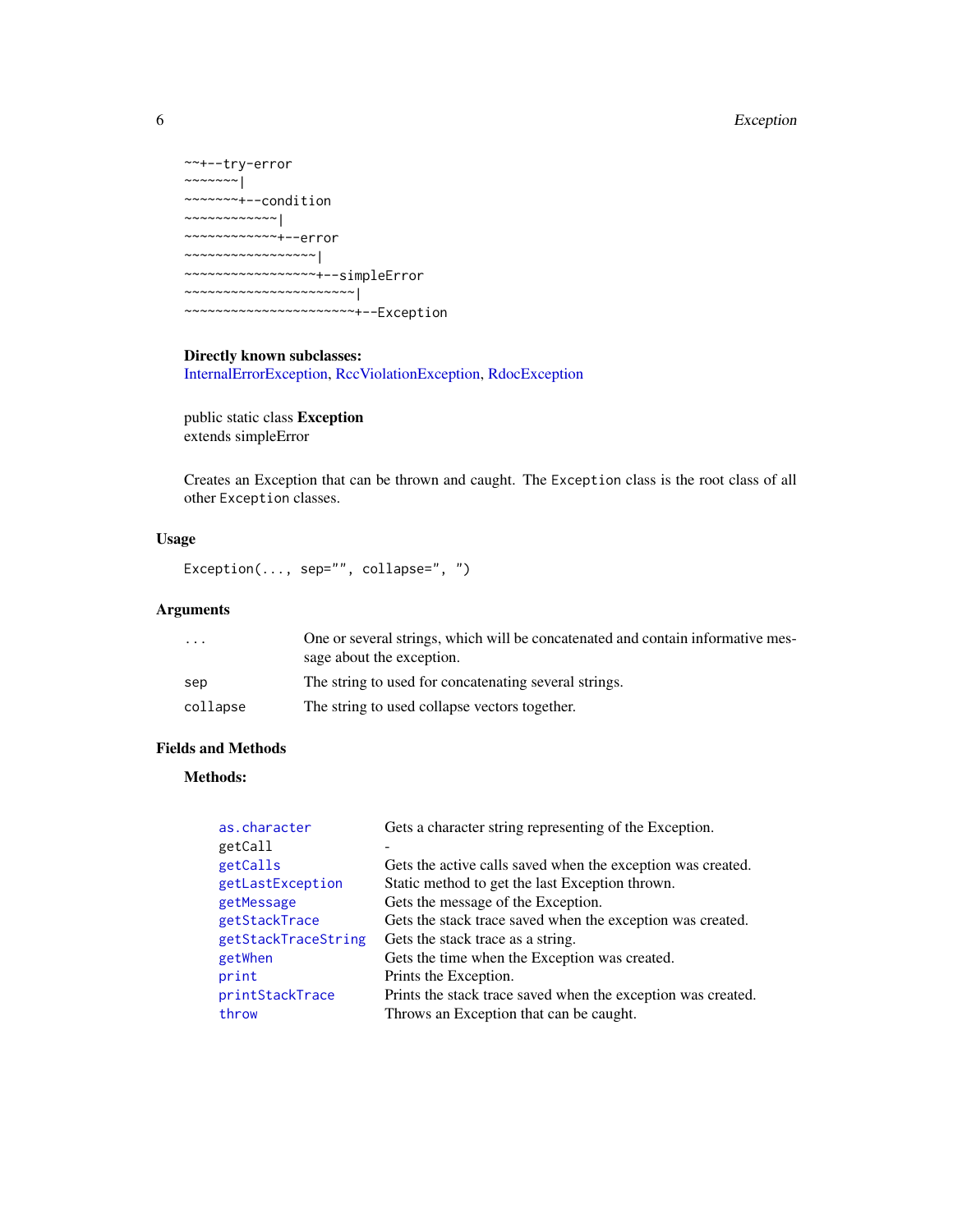#### <span id="page-6-0"></span>Exception 2008 **Exception** 2008 **CONTEX 2008** 2008 **CONTEX 2008** 2008 2014 2015 2016 2017

# Methods inherited from error:

as.character, throw

#### Methods inherited from condition:

abort, as.character, conditionCall, conditionMessage, print

#### Methods inherited from Object:

\$, \$<-, [[, [[<-, as.character, attach, attachLocally, clearCache, clearLookupCache, clone, detach, equals, extend, finalize, getEnvironment, getFieldModifier, getFieldModifiers, getFields, getInstantiationTime, getStaticInstance, hasField, hashCode, ll, load, names, objectSize, print, save

# Author(s)

Henrik Bengtsson

#### See Also

See also [tryCatch\(](#page-0-0)) (and [try](#page-0-0)()).

#### Examples

```
######################################################################
# 1. To catch a regular "error" exception thrown by e.g. stop().
######################################################################
x < -NAy \le -NAtryCatch({
  x < -\log(123)y \leftarrow \log("a")}, error = function(ex) {
  print(ex)
})
print(x)
print(y)
```

```
######################################################################
# 2. Always run a "final" expression regardless or error or not.
######################################################################
filename <- tempfile("R.methodsS3.example")
con <- file(filename)
tryCatch({
 open(con, "r")
\}, error = function(ex) {
 cat("Could not open ", filename, " for reading.\n", sep="")
}, finally = {
 close(con)
 cat("The id of the connection is ",
      ifelse(is.null(con), "NULL", con), ".\n", sep="")
})
```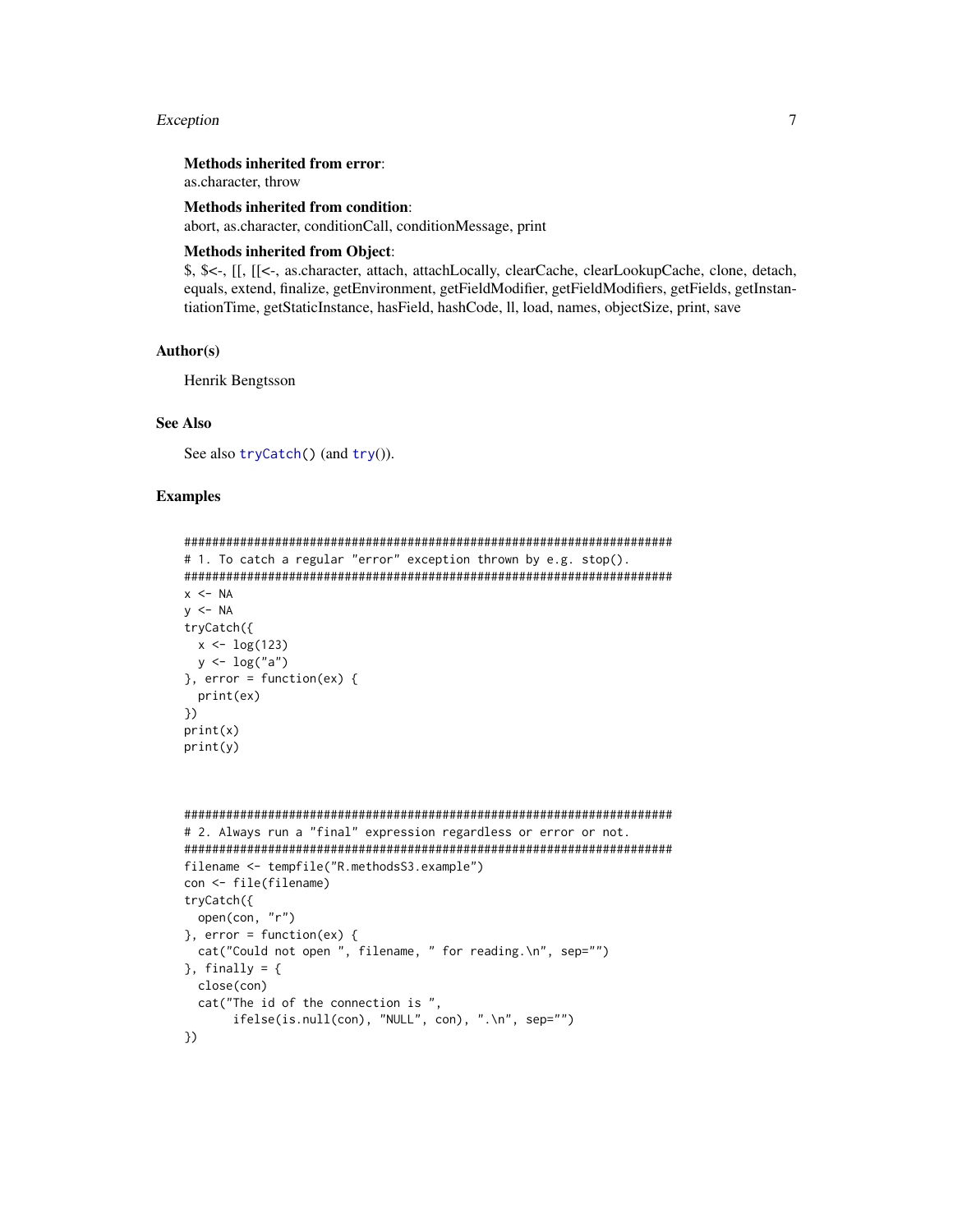```
######################################################################
# 3. Creating your own Exception class
######################################################################
setConstructorS3("NegativeLogValueException", function(
 msg="Trying to calculate the logarithm of a negative value", value=NULL) {
 extend(Exception(msg=msg), "NegativeLogValueException",
    .value = value
 \lambda})
setMethodS3("as.character", "NegativeLogValueException", function(this, ...) {
 paste(as.character.Exception(this), ": ", getValue(this), sep="")
})
setMethodS3("getValue", "NegativeLogValueException", function(this, ...) {
 this$.value
})
mylog <- function(x, base=exp(1)) {
 if (x < 0)throw(NegativeLogValueException(value=x))
 else
   log(x, base=base)
}
# Note that the order of the catch list is important:
1 < - NA
x < -123tryCatch({
 1 \leftarrow \text{mylog}(x)}, NegativeLogValueException = function(ex) {
 cat(as.character(ex), "\n")
}, "try-error" = function(ex)cat("try-error: Could not calculate the logarithm of ", x, ".\n", sep="")
}, error = function(ex) {
 cat("error: Could not calculate the logarithm of ", x, ".\n", sep="")
})
cat("The logarithm of ", x, " is ", l, ".n\", sep="")
```
<span id="page-7-1"></span>

extend *Extends a object*

#### Description

via a mechanism known as "parasitic inheritance". Simply speaking this method "extends" the class of an object. What is actually happening is that it creates an instance of class name ...className,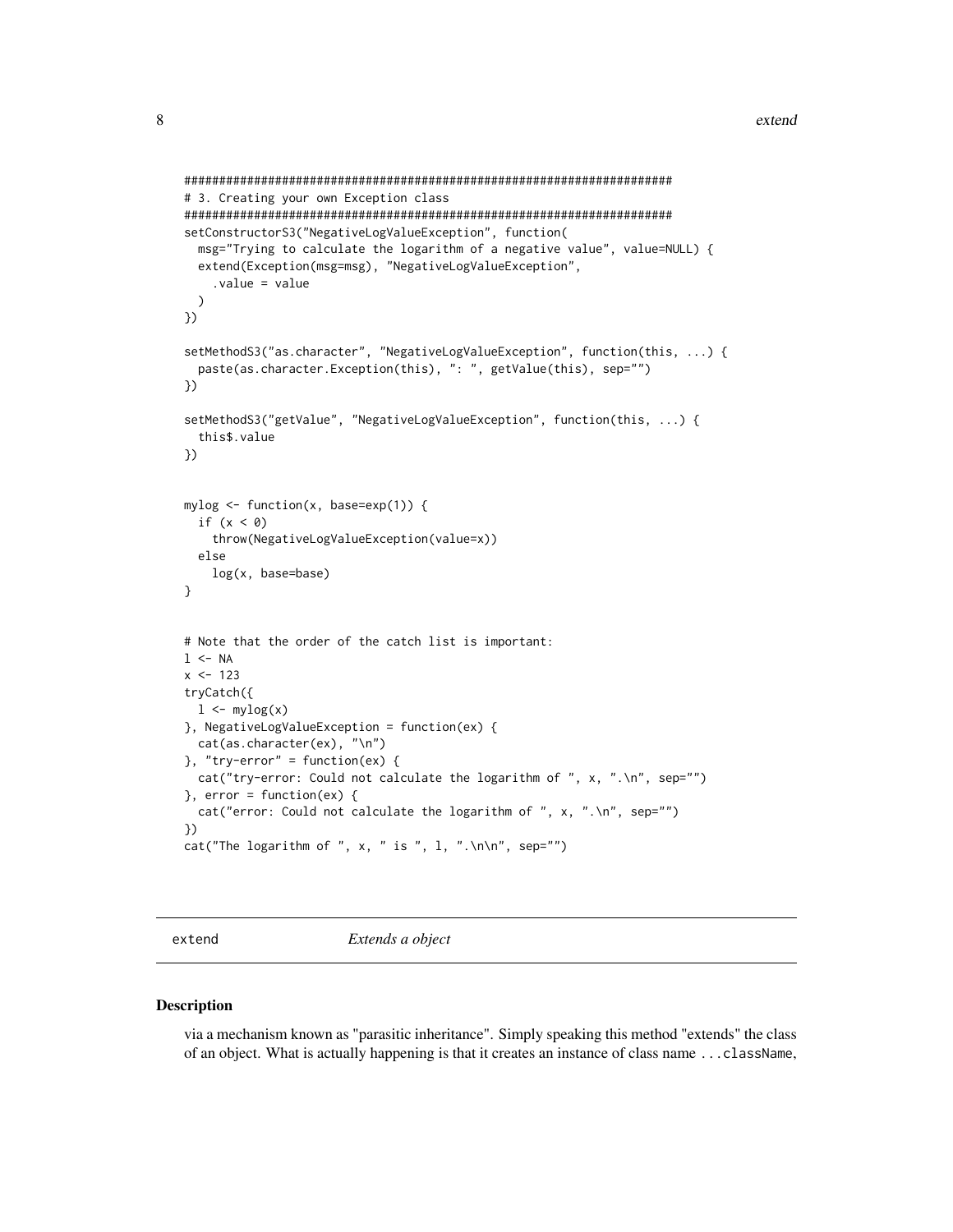#### extend 9

by taking another object and add ...className to the class list and also add all the named values in ... as attributes.

The method should be used by the constructor of a class and nowhere else.

# Usage

## Default S3 method: extend(this, ...className, ...)

#### Arguments

| this                    | Object to be extended.             |
|-------------------------|------------------------------------|
| className.              | The name of new class.             |
| $\cdot$ $\cdot$ $\cdot$ | Attribute fields of the new class. |

# Value

Returns an object of class ...className.

#### Author(s)

Henrik Bengtsson

# Examples

```
setConstructorS3("MyDouble", function(value=0, ...) {
  extend(as.double(value), "MyDouble", ...)
})
setMethodS3("as.character", "MyDouble", function(object, ...) {
  fmtstr <- attr(object, "fmtstr")
  if (is.null(fmtstr))
    fmtstr <- "%.6f"
  sprintf(fmtstr, object)
})
setMethodS3("print", "MyDouble", function(object, ...) {
  print(as.character(object), ...)
})
x <- MyDouble(3.1415926)
print(x)
x <- MyDouble(3.1415926, fmtstr="%3.2f")
print(x)
attr(x, "fmtstr") \leftarrow "xe"print(x)
```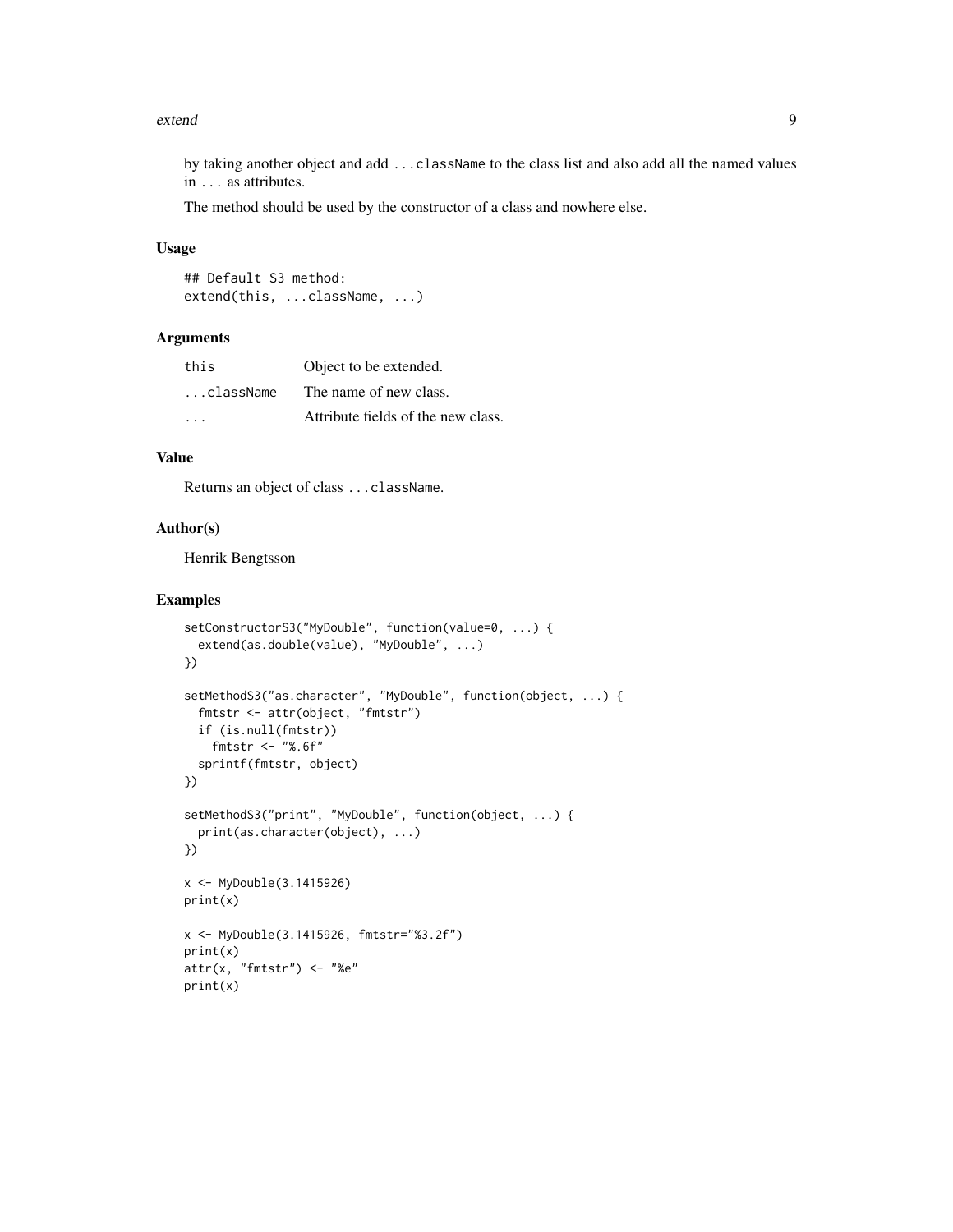```
setConstructorS3("MyList", function(value=0, ...) {
  extend(list(value=value, ...), "MyList")
})
setMethodS3("as.character", "MyList", function(object, ...) {
  fmtstr <- object$fmtstr
  if (is.null(fmtstr))
    fmtstr <- "%.6f"
  sprintf(fmtstr, object$value)
})
setMethodS3("print", "MyList", function(object, ...) {
  print(as.character(object), ...)
})
x <- MyList(3.1415926)
print(x)
x <- MyList(3.1415926, fmtstr="%3.2f")
print(x)
x$fmtstr <- "%e"
print(x)
```
getConstructorS3 *Get a constructor method*

# Description

Get a constructor method.

#### Usage

```
## Default S3 method:
getConstructorS3(name, ...)
```
#### Arguments

| name | The name of the constructor function. |
|------|---------------------------------------|
| .    | Not used.                             |

#### Author(s)

Henrik Bengtsson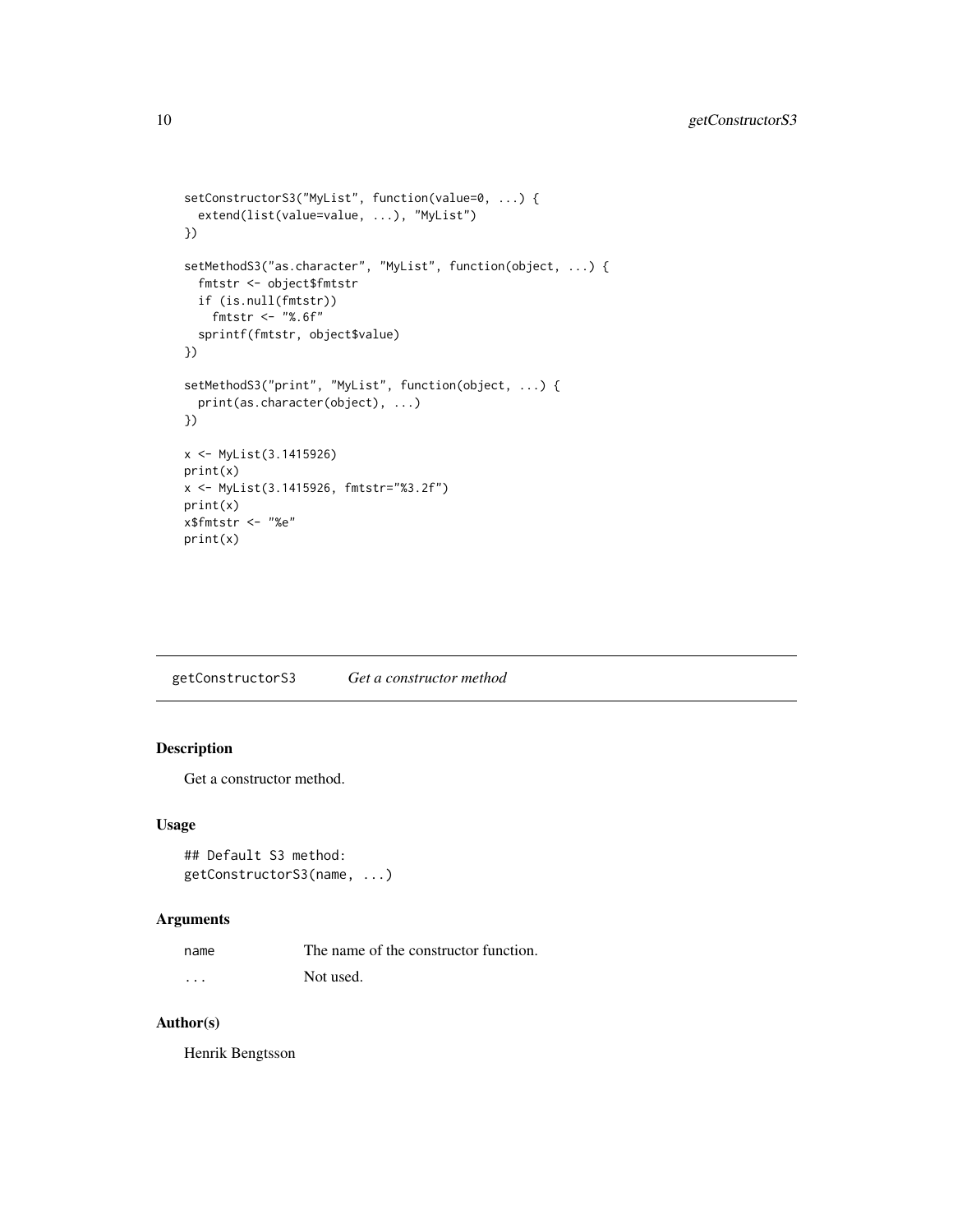# <span id="page-10-0"></span>See Also

[setConstructorS3](#page-28-1)(). [getMethodS3](#page-0-0). [isGenericS3](#page-0-0).

getName.environment *Gets the name of an environment*

# Description

Gets the name of an environment, e.g. "R\_GlobalEnv" or "0x01ddd060".

# Usage

## S3 method for class 'environment' getName(env, ...)

# Arguments

| env | An environment. |
|-----|-----------------|
| .   | Not used.       |

# Value

Returns a [character](#page-0-0) string.

#### Author(s)

Henrik Bengtsson

# See Also

[environmentName\(](#page-0-0)).

# Examples

```
name <- getName(globalenv())
print(name)
stopifnot(identical(name, "R_GlobalEnv"))
```
getName(new.env())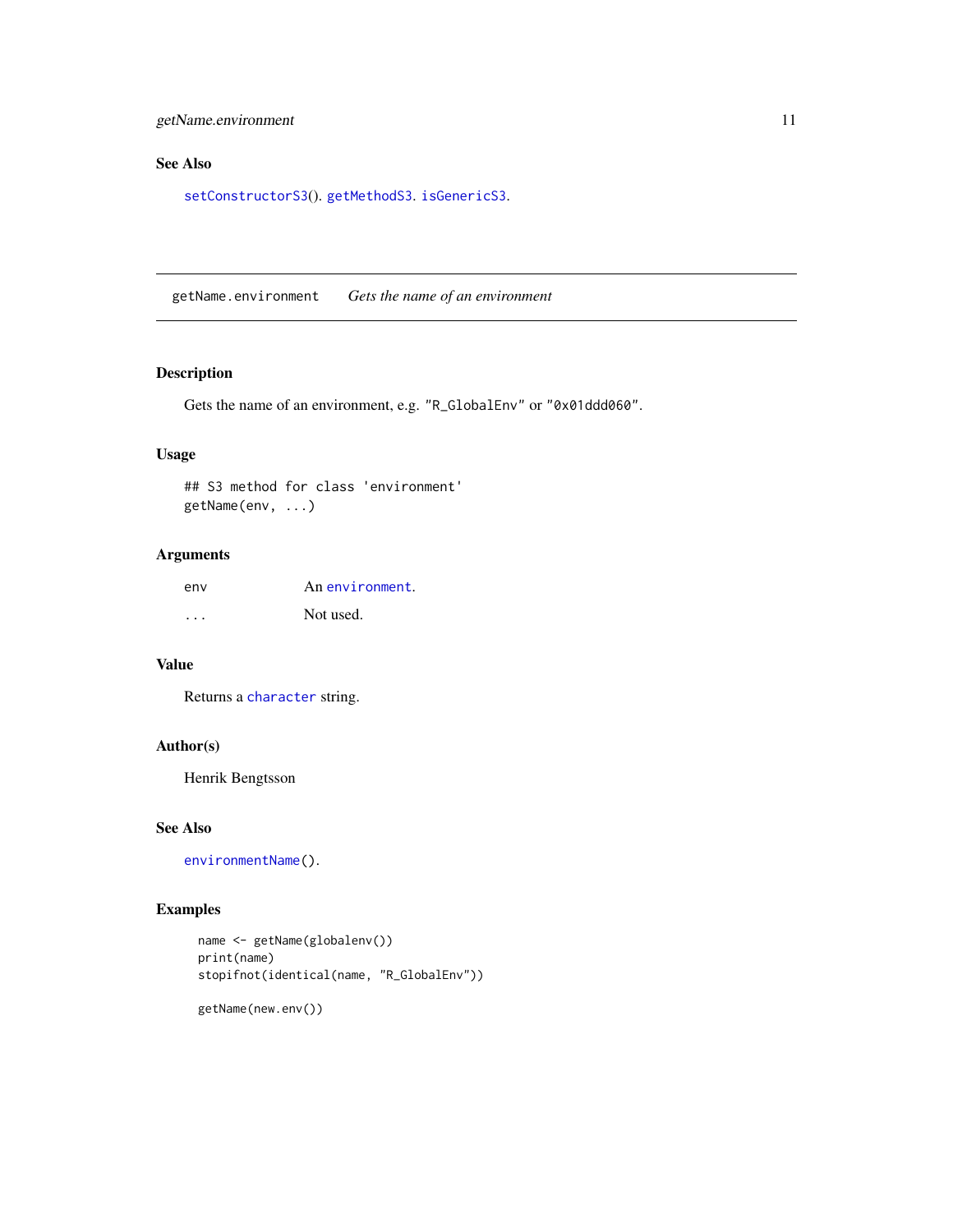```
InternalErrorException
```
*InternalErrorException represents internal errors*

# Description

Package: R.oo Class InternalErrorException

# [Object](#page-15-1)

```
~\sim~~~+--try-error
~~~~~~~|~~~~~~~+--condition
~~~~~~~~~~~~|
~~~~~~~~~~~~+--error
~~~~~~~~~~~~~~~~~|
~~~~~~~~~~~~~~~~~+--simpleError
~~~~~~~~~~~~~~~~~~~~~~|
  ~~~~~~~~~~~~~~~~~~~~~~+--Exception
  ~~~~~~~~~~~~~~~~~~~~~~~~~~~|
      ~~~~~~~~~~~~~~~~~~~~~~~~~~~+--InternalErrorException
```
#### Directly known subclasses:

public static class InternalErrorException extends [Exception](#page-4-1)

InternalErrorException represents internal errors that are likely to be due to implementation errors done by the author of a specific package and not because the user made an error. Errors that are due to unexpected input to functions etc falls under this error type.

#### Usage

```
InternalErrorException(..., package=NULL)
```
# Arguments

| $\cdot$ $\cdot$ $\cdot$ | Any arguments accepted by Exception.                                           |
|-------------------------|--------------------------------------------------------------------------------|
| package                 | The name (character string) of the package where the error exists. Can also be |
|                         | a Package object. If NULL, the source of the error is assumed to be unknown.   |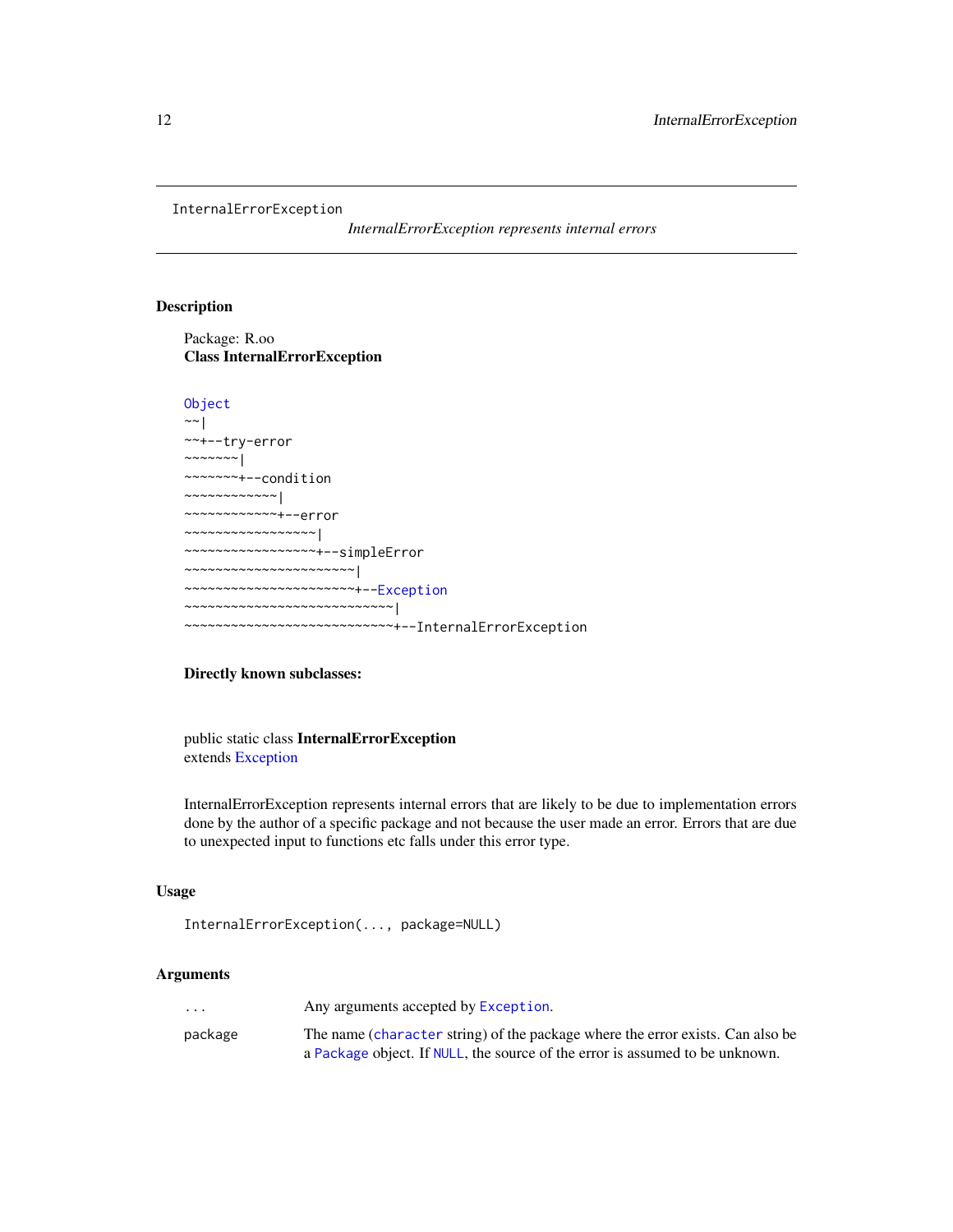InternalErrorException 13

Fields and Methods

Methods: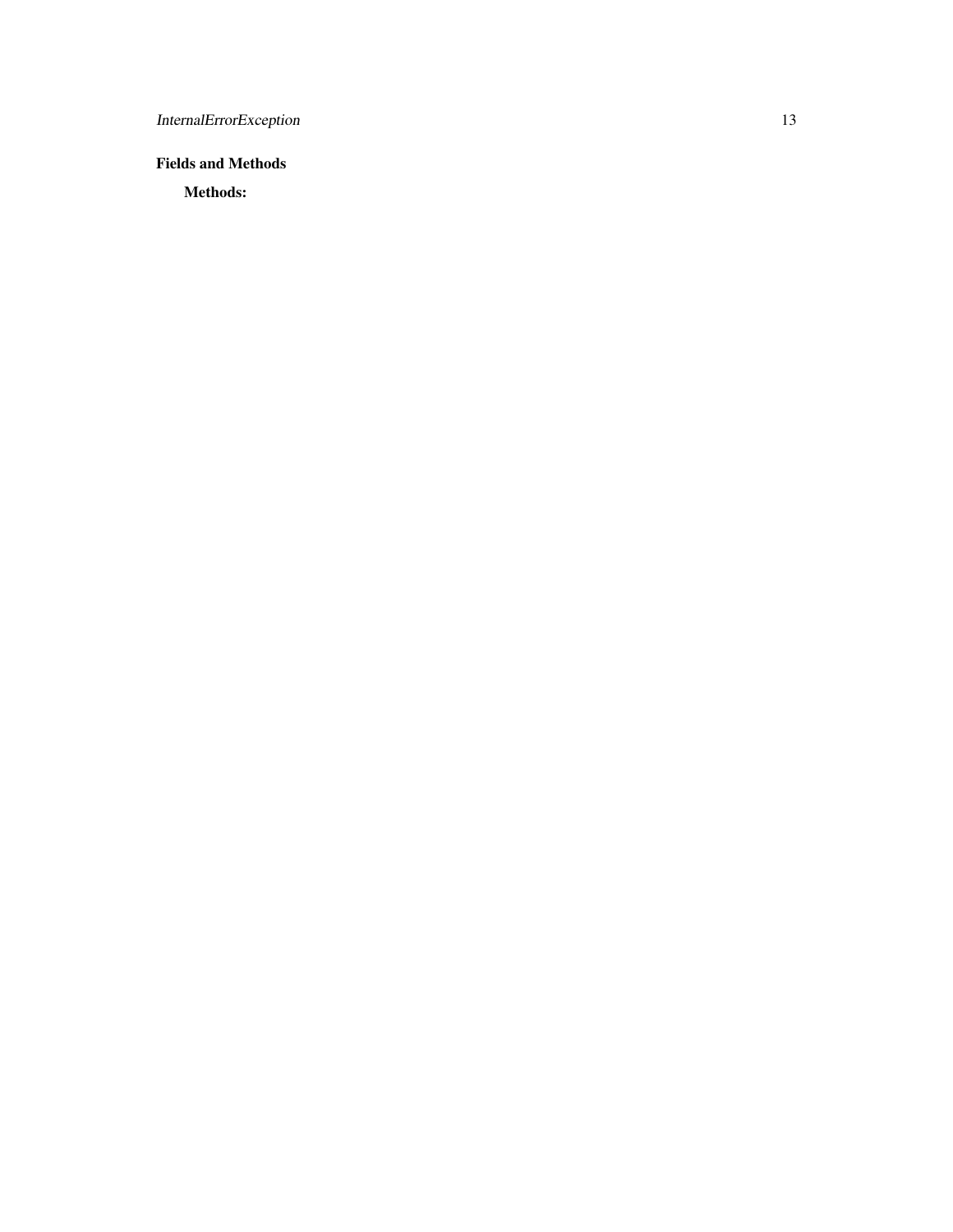<span id="page-13-0"></span>[getMessage](#page-0-0) Gets the message of the exception. [getPackage](#page-0-0) Gets the suspicious package likely to contain an error.

#### Methods inherited from Exception:

as.character, getCall, getCalls, getLastException, getMessage, getStackTrace, getWhen, print, printStack-Trace, throw

Methods inherited from error:

as.character, throw

# Methods inherited from condition:

abort, as.character, conditionCall, conditionMessage, print

#### Methods inherited from Object:

\$, \$<-, [[, [[<-, as.character, attach, attachLocally, clearCache, clearLookupCache, clone, detach, equals, extend, finalize, getEnvironment, getFieldModifier, getFieldModifiers, getFields, getInstantiationTime, getStaticInstance, hasField, hashCode, ll, load, names, objectSize, print, save

#### Author(s)

Henrik Bengtsson

# See Also

For detailed information about exceptions see [Exception](#page-4-1).

<span id="page-13-1"></span>

| Generates a list of informative properties of all members of an envi- |
|-----------------------------------------------------------------------|
| ronment                                                               |

#### Description

Generates a list of informative properties of all members of an environment.

#### Usage

```
## Default S3 method:
ll(pattern=".*", ..., private=FALSE, properties=getOption("R.oo::ll/properties",
 c("data.class", "dimension", "objectSize")), sortBy=NULL, decreasing=FALSE,
 envir=parent.frame())
```
#### Arguments

| pattern | Regular expression pattern specifying which members to return. If " $\cdot$ ", all<br>names are matched.                                                                                |
|---------|-----------------------------------------------------------------------------------------------------------------------------------------------------------------------------------------|
| .       | A named vector of format function Name=value, where function Name () will<br>be called on each member found. If the result matches the value, the member<br>is returned, otherwise not. |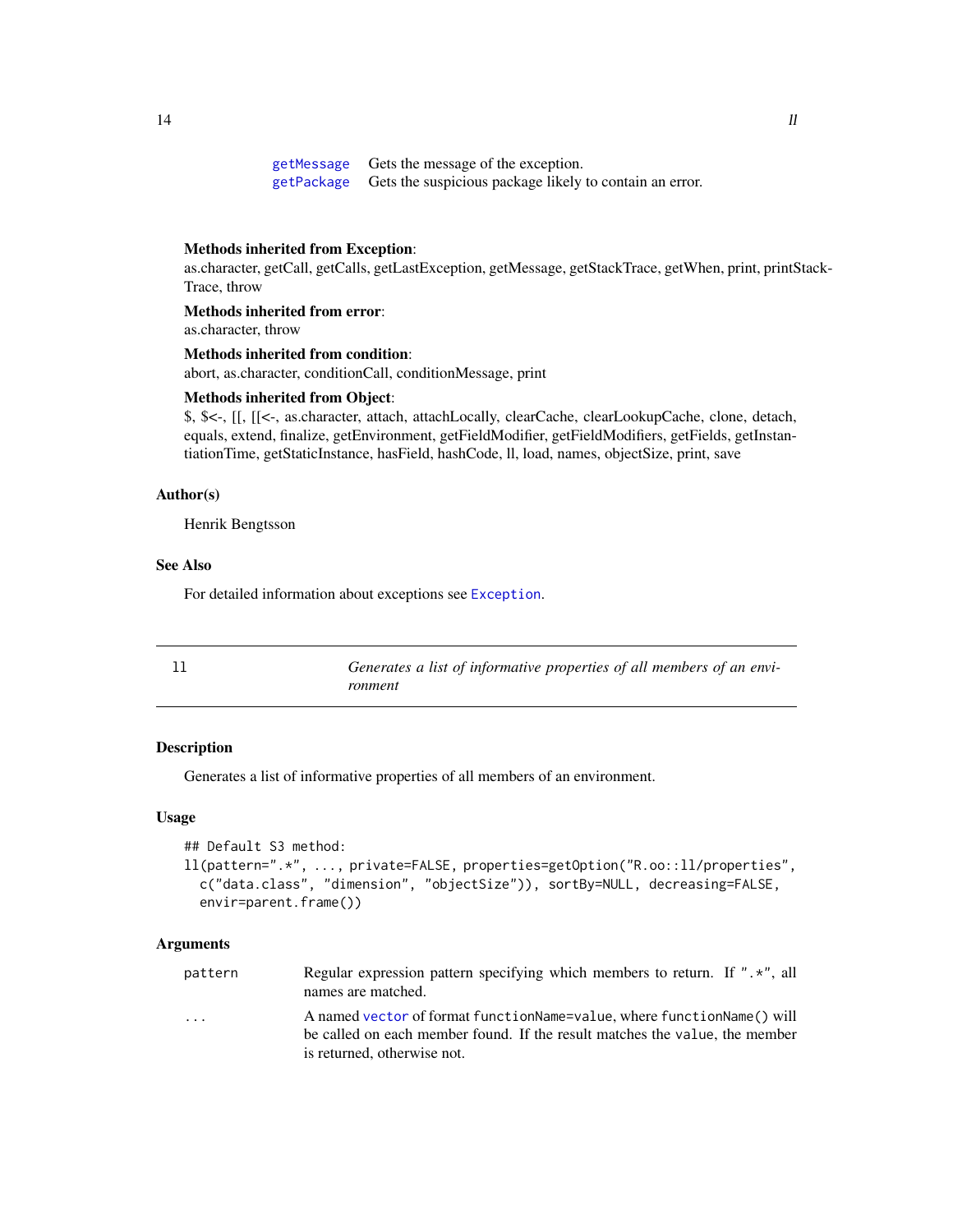<span id="page-14-0"></span>

| private    | If TRUE, also private members, i.e. members with a name starting with a . (pe-<br>riod), will be listed, otherwise not.                                                                     |
|------------|---------------------------------------------------------------------------------------------------------------------------------------------------------------------------------------------|
| properties | Names of properties to be returned. There must exist a function with the same<br>name, because it will be called. This way one can extract any type of property<br>by defining new methods. |
| sortBy     | Name or index of column (property) to be sorted by. If NULL, the objects are<br>listed in the order they are found.                                                                         |
| decreasing | A logical indicating whether the sorting should be done in increasing or de-<br>creasing order.                                                                                             |
| envir      | An environment, a search path index or a name of a package to be scanned.                                                                                                                   |

# Value

Returns a data. frame containing information about all the members.

# Default properties returned

It is possible to set the default value of argument properties by setting option "R.oo::ll/properties", e.g. options("R.oo::ll/properties"=c("data.class", "dimension")). If this option is not set when the package is loaded, it is set to c("data.class", "dimension", "objectSize").

#### Author(s)

Henrik Bengtsson

#### See Also

[ls.str](#page-0-0) and [ll.Object](#page-0-0)().

# Examples

```
## Not run:
To list all objects in .GlobalEnv:
> 11()
   member data.class dimension objectSize
1 *tmp* Person 1 428
2 as.character.Person function NULL 1208
3 country character 1 44
4 equals.Person function NULL 2324
5 filename character 1 84
6 getAge function NULL 372
7 getAge.Person function NULL 612
8 getName.Person function NULL 628
9 hashCode.Person function NULL 1196
10 last.warning list 1 192
11 obj Person 1 428
12 Person Class NULL 2292
13 setAge function NULL 372
14 setAge.Person function NULL 2088
15 setName function NULL 372
```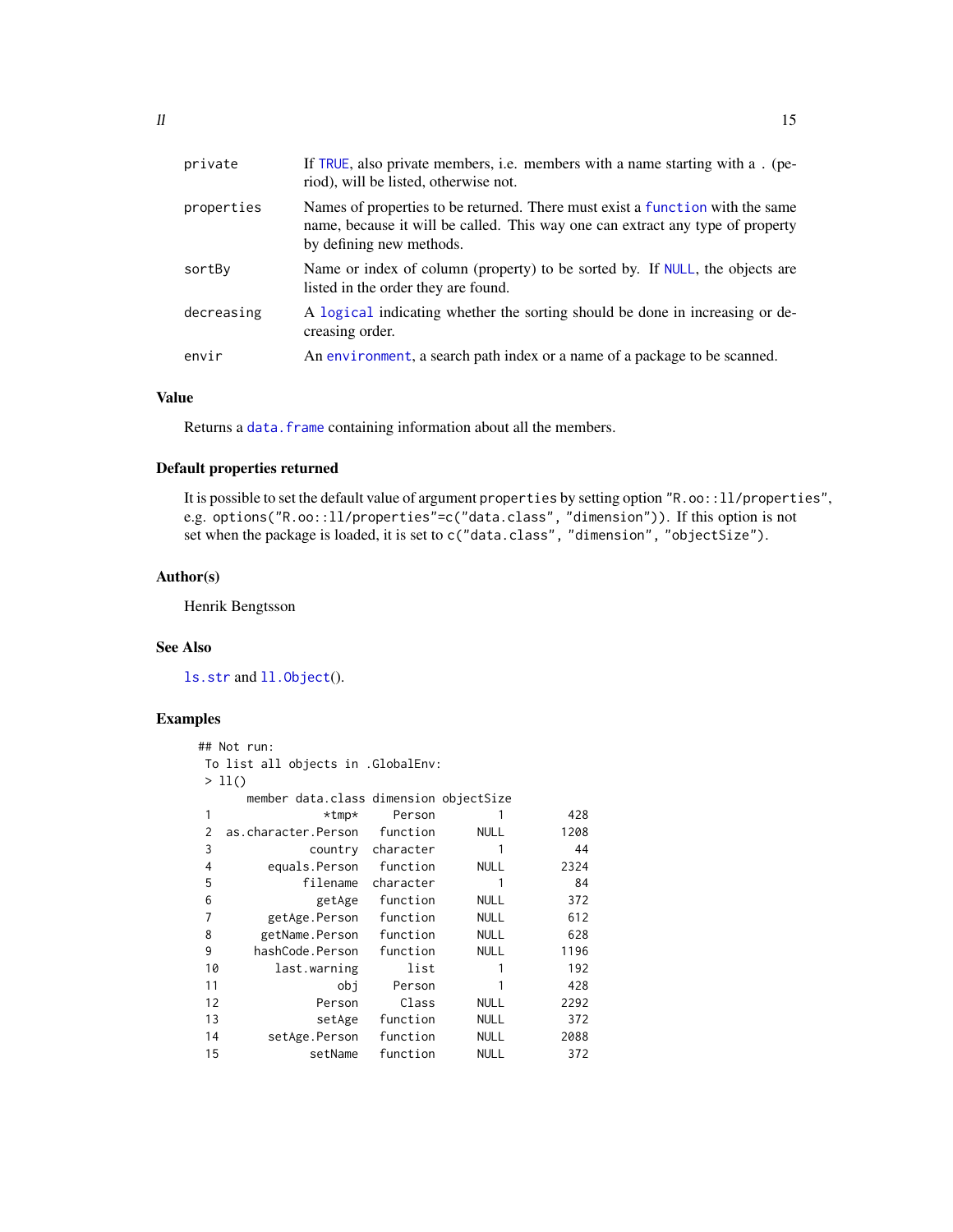#### <span id="page-15-0"></span>16 Object 2012 12:00 Object 2012 12:00 Object 2012 12:00 Object 2012 12:00 Object 2012 12:00 Object 2012 12:00 Object 2012 12:00 Object 2012 12:00 Object 2012 12:00 Object 2012 12:00 Object 2012 12:00 Object 2012 12:00 Obj

16 setName.Person function NULL 760 17 staticCode.Person function NULL 2372 To list all functions in the methods package: ll(mode="function", envir="methods") To list all numeric and character object in the base package: ll(mode=c("numeric", "character"), envir="base") To list all objects in the base package greater than 40kb: subset(ll(envir="base"), objectSize > 40000) ## End(Not run)

<span id="page-15-1"></span>Object *The root class that every class must inherit from*

# Description

R.oo Class Object

public class Object

Object is the root class of all other classes. All classes *must* extends this class, directly or indirectly, which means that they all will inherit the methods in this class.

# Usage

```
Object(core=NA, finalize=TRUE)
```
# Arguments

| core     | The core value of each <i>reference</i> referring to the Object. By default, this is just<br>the smallest possible R object, but there are situations where it is useful to have<br>another kind of core, which is the case with the Class class. <i>Note that this value</i><br>belongs to the reference variable and not to the Object, which means it can not |
|----------|------------------------------------------------------------------------------------------------------------------------------------------------------------------------------------------------------------------------------------------------------------------------------------------------------------------------------------------------------------------|
|          | be referenced.                                                                                                                                                                                                                                                                                                                                                   |
| finalize | If TRUE, method $\star$ finalize() will be called on this Object when it is garbage<br>collected.                                                                                                                                                                                                                                                                |

# Fields and Methods

Methods:

| \$   |  |
|------|--|
| \$<- |  |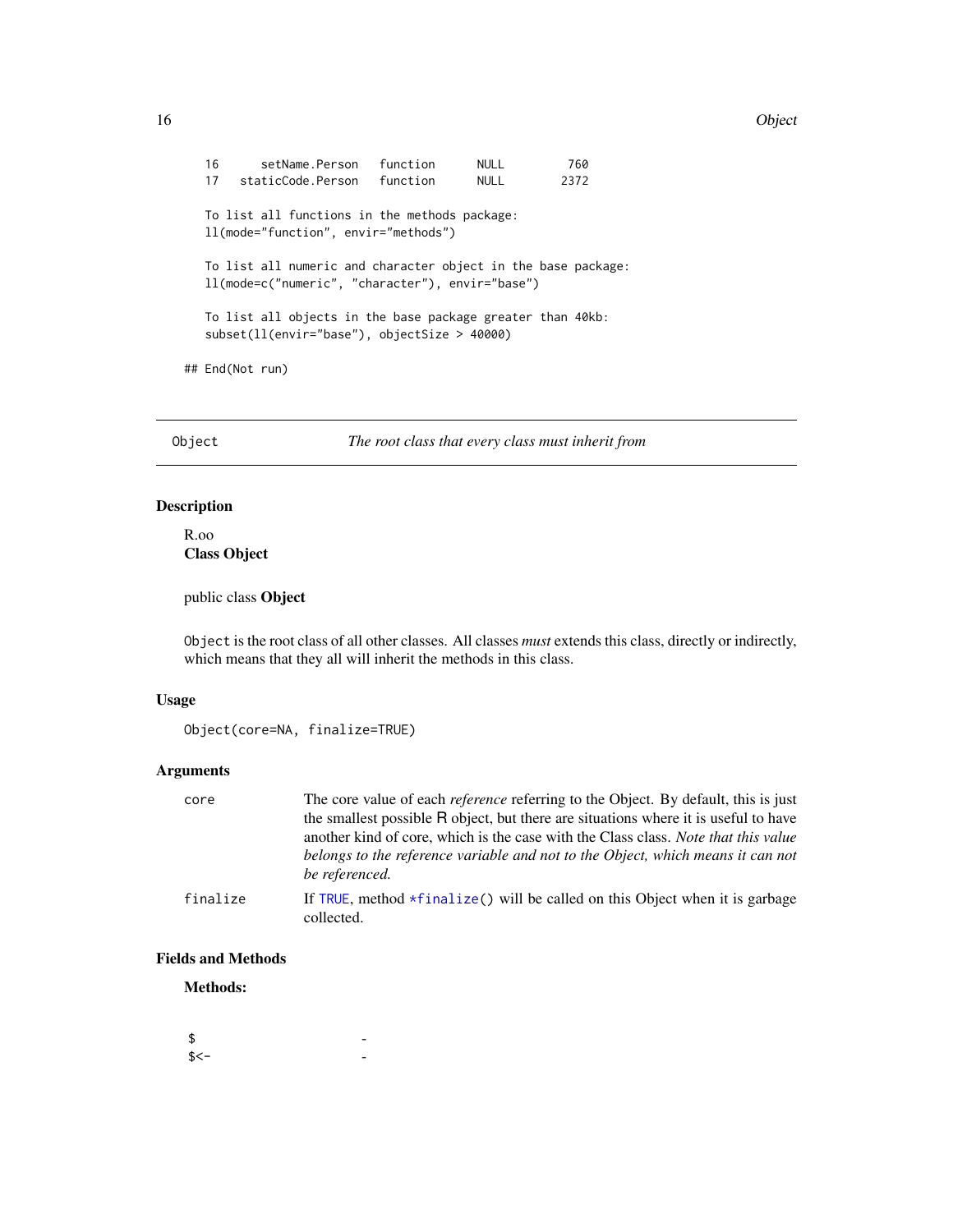#### <span id="page-16-0"></span>Object 2008 and 2008 and 2008 and 2008 and 2008 and 2008 and 2008 and 2008 and 2008 and 2008 and 2008 and 2008 and 2008 and 2008 and 2008 and 2008 and 2008 and 2008 and 2008 and 2008 and 2008 and 2008 and 2008 and 2008 and

| .DollarNames         |                                                                          |
|----------------------|--------------------------------------------------------------------------|
| .subset2Internal     |                                                                          |
| EE.                  |                                                                          |
| $E<$ -               |                                                                          |
| as.character         | Gets a character string representing the object.                         |
| attach               | Attaches an Object to the R search path.                                 |
| attachLocally        | Attaches an Object locally to an environment.                            |
| clearCache           | Clear fields that are defined to have cached values.                     |
| clearLookupCache     | Clear internal fields used for faster lookup.                            |
| clone                | Clones an Object.                                                        |
| detach               | Detach an Object from the R search path.                                 |
| equals               | Compares an object with another.                                         |
| extend               | Extends another class.                                                   |
| finalize             | Finalizer methods called when object is clean out.                       |
| getEnvironment       | Gets the environment of this object.                                     |
| getFieldModifier     |                                                                          |
| getFieldModifiers    | Gets all types of field modifiers.                                       |
| getFields            | Returns the field names of an Object.                                    |
| getInstantiationTime | Gets the time when the object was instantiated.                          |
| getInternalAddress   | Gets the memory location where the Object resides.                       |
| getStaticInstance    | Gets the static instance of this objects class.                          |
| hasField             | Checks if a field exists or not.                                         |
| hashCode             | Gets a hash code for the Object.                                         |
| isReferable          | Checks if the object is referable or not.                                |
| 11                   | Generates a list of informative properties of all members of an Object.  |
| <b>load</b>          | Static method to load an Object from a file or a connection.             |
| names                |                                                                          |
| newInstance          | Creates a new instance of the same class as this object.                 |
| novirtual            | Returns a reference to the same Object with virtual fields turned off.   |
| objectSize           | Gets the size of the Object in bytes.                                    |
| print                | Prints an Object.                                                        |
| save                 | Saves an Object to a file or a connection.                               |
| staticCode           | Method that will be call each time a new instance of a class is created. |

# Defining static fields

To define a static field of an Object class, use a private field <. field> and then create a virtual field <field> by defining methods get<Field>() and set<Field>(). These methods should retrieve and assign the value of the field <. field> of the *static* instance of the class. The second example below shows how to do this. The example modifies also the static field already in the constructor, which is something that otherwise may be tricky.

# Author(s)

Henrik Bengtsson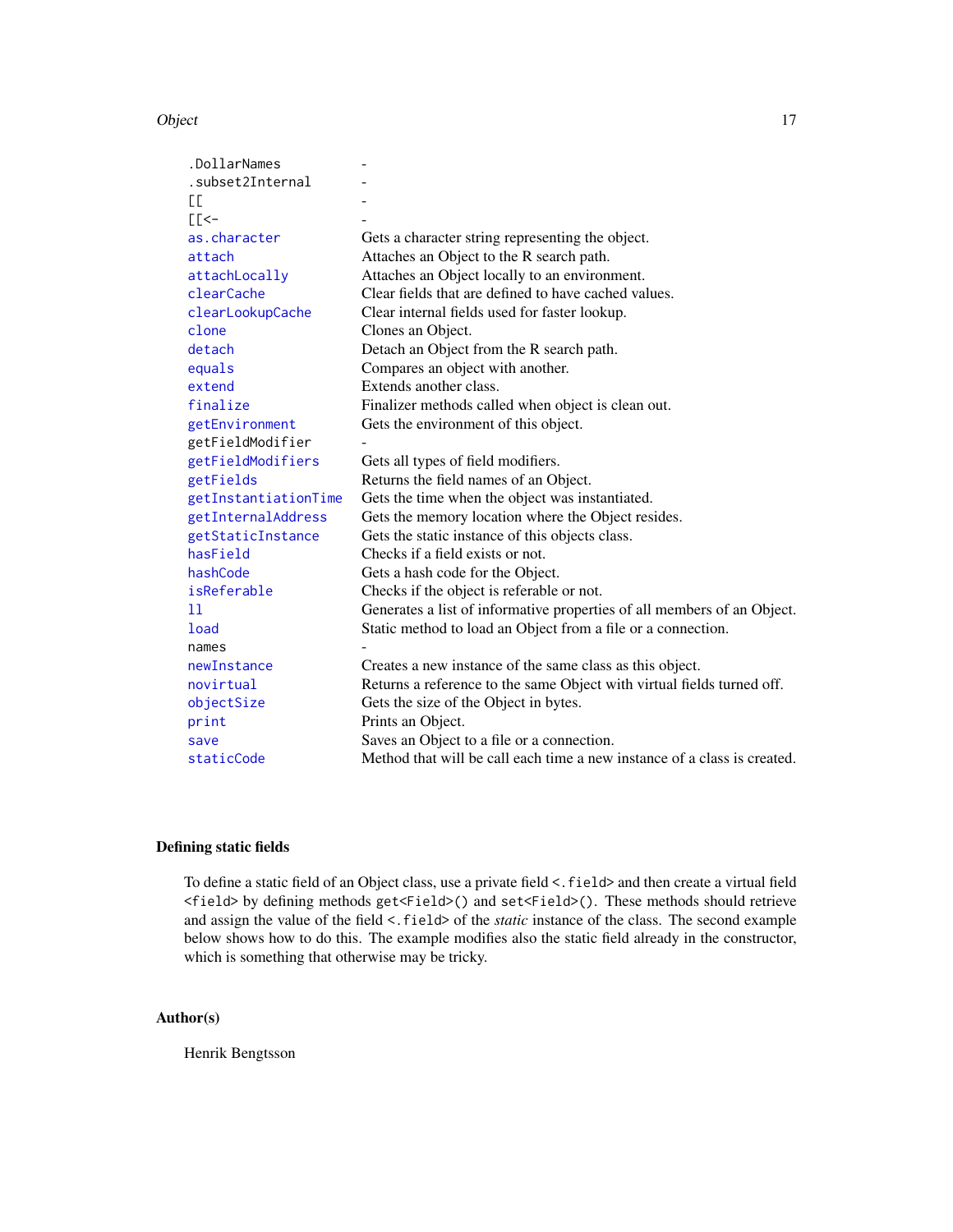#### References

[1] H. Bengtsson, *The R.oo package - Object-Oriented Programming with References Using Standard R Code*, In Kurt Hornik, Friedrich Leisch and Achim Zeileis, editors, Proceedings of the 3rd International Workshop on Distributed Statistical Computing (DSC 2003), March 20-22, Vienna, Austria. <https://www.r-project.org/conferences/DSC-2003/Proceedings/>

# Examples

```
#########################################################################
# Defines the class Person with private fields .name and .age, and
# with methods print(), getName(), setName(), getAge() and setAge().
#########################################################################
setConstructorS3("Person", function(name, age) {
 if (missing(name)) name <- NA
 if (missing(age)) age <- NA
 extend(Object(), "Person",
    .name=name,
    .age=age
 )
})
setMethodS3("as.character", "Person", function(this, ...) {
 paste(this$.name, "is", as.integer(this$.age), "years old.")
})
setMethodS3("equals", "Person", function(this, obj, ...) {
 ( identical(data.class(this), data.class(obj)) &&
    identical(this$getName(), obj$getName()) &&
    identical(this$getAge() , obj$getAge() ) )
})
setMethodS3("hashCode", "Person", function(this, ...) {
 # Get the hashCode() of the '.name' and the '.age' fields
 # using hashCode.default().
 hashCode(this$.name) * hashCode(this$.age)
})
setMethodS3("getName", "Person", function(this, ...) {
 this$.name
})
setMethodS3("setName", "Person", function(this, newName, ...) {
 throw("It is not possible to change the name of a Person.")
})
setMethodS3("getAge", "Person", function(this, ...) {
 this$.age
})
```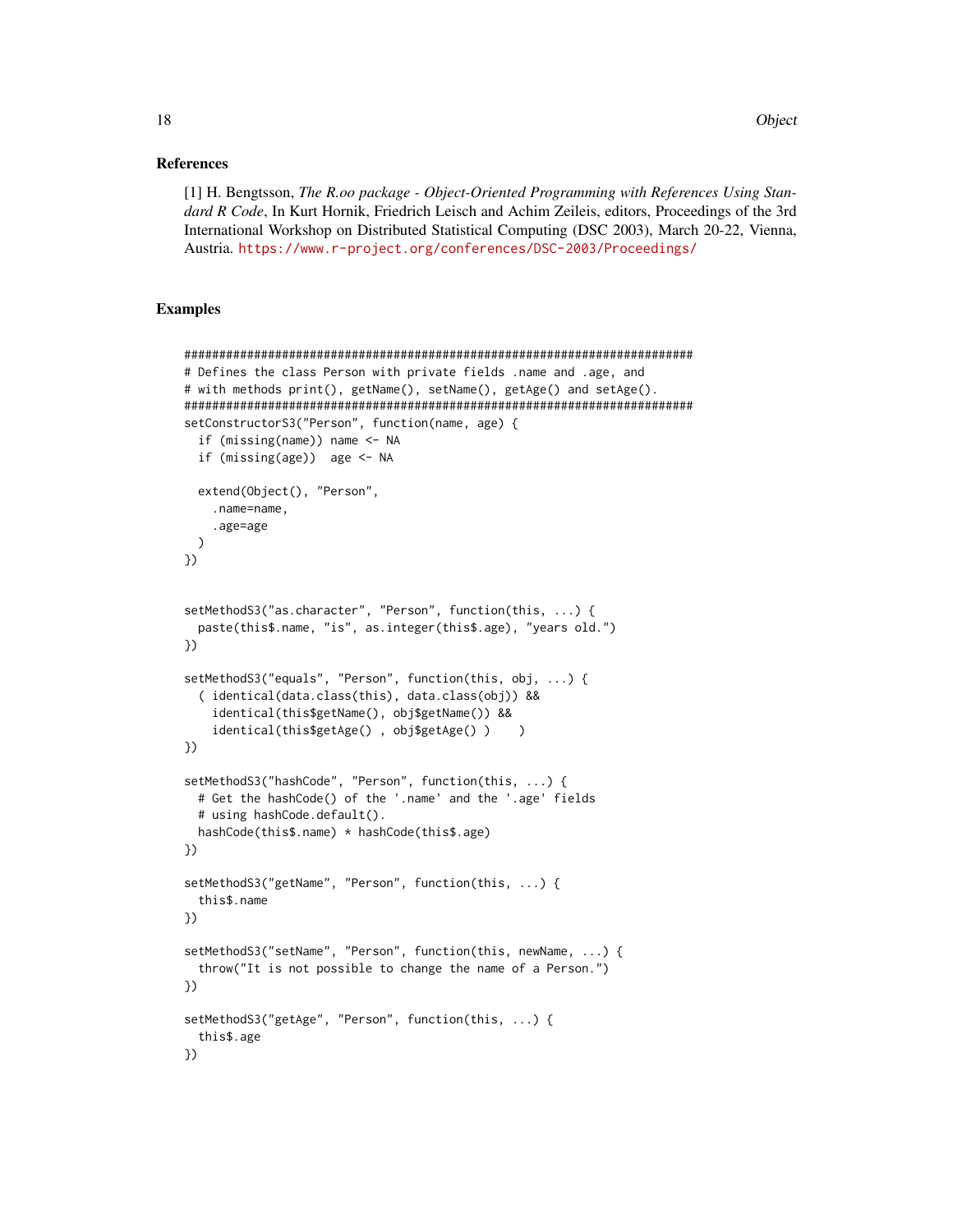#### Object 2008 and 2009 and 2009 and 2009 and 2009 and 2009 and 2009 and 2009 and 2009 and 2009 and 2009 and 2009

```
setMethodS3("setAge", "Person", function(this, newAge, ...) {
 if (!is.numeric(newAge))
   throw("Age must be numeric: ", newAge)
 if (newAge < 0)
   throw("Trying to set a negative age: ", newAge)
 this$.age <- newAge
})
```

```
#########################################################################
# Code demonstrating different properties of the Object class using
# the example class Person.
#########################################################################
# Create an object (instance of) the class Person.
p1 <- Person("Dalai Lama", 67)
# 'p1' is an Object of class Person.
print(data.class(p1)) # "Person"
# Prints information about the Person object.
print(p1) # "Dalai Lama is 67 years old."
# or equivalent (except that no generic method has to exist):
p1$print() # "Dalai Lama is 67 years old."
# Shows that no generic method is required if the \$ operator is used:
print(p1$getName()) # "Dalai Lama"
# The following will call p1$getName() since there exists a get-()
# method for the 'name' property.
print(p1$name) # "Dalai Lama"
# and equivalent when using the [[ operator.
print(p1[["name"]]) # "Dalai Lama"
```

```
# The following shows that p1$setName(68) is called, simply because
# there exists a set-() method for the 'name' property.
p1$age <- 68 # Will call p1$setAge(68)
```

```
# Shows that the age of the Person has been updated:
print(p1) # "Dalai Lama is 68 years old."
```

```
# If there would not exists such a set-() method or field a new
# field would be created:
p1$country <- "Tibet"
```

```
# Lists all (non-private) members of the Person object:
print(ll(p1))
```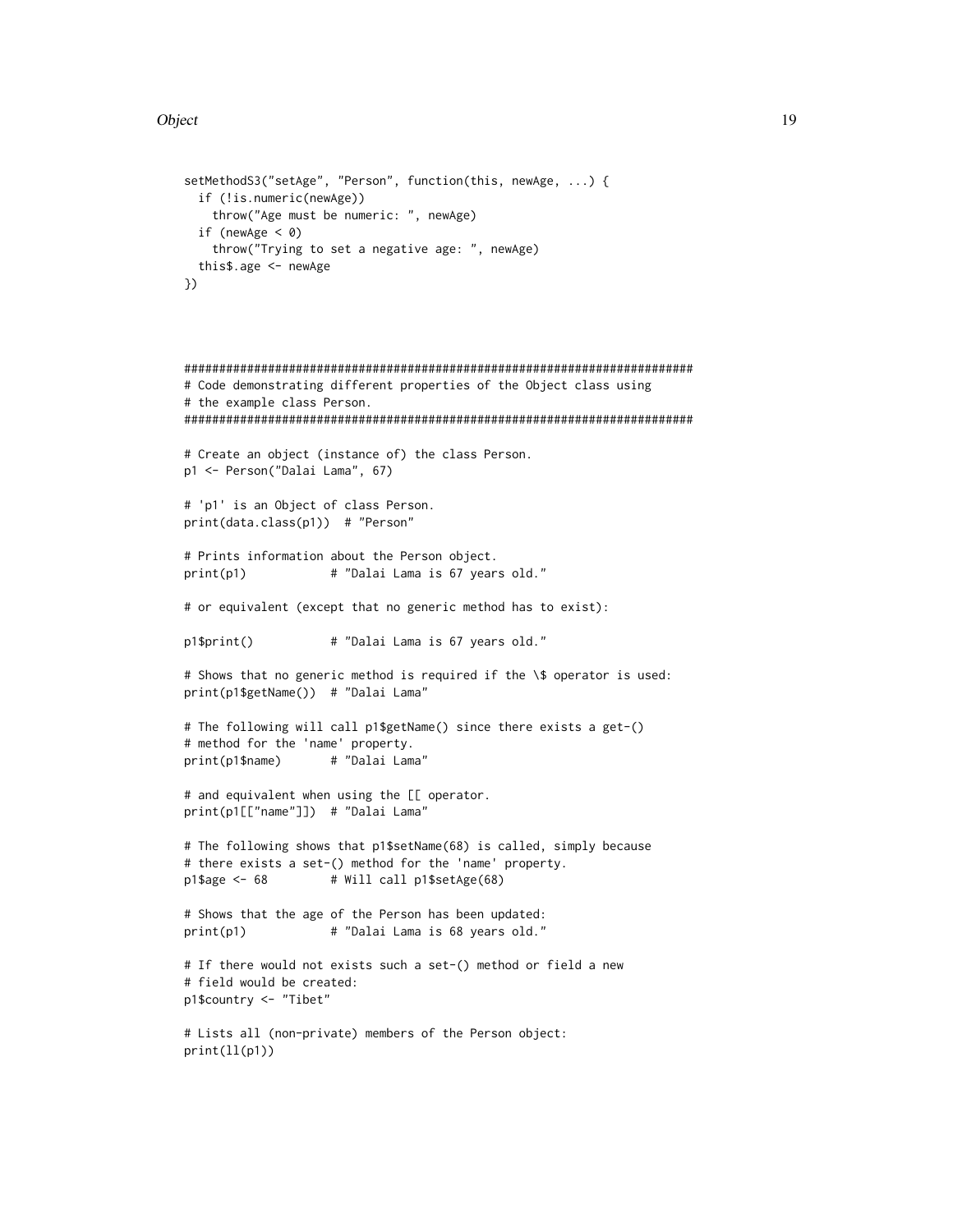#### 20 Object 20 Object 20 Object 20 Object 20 Object 20 Object 20 Object 20 Object 20 Object 20 Object 20 Object

```
# which gives
# member class mode typeof length dim bytes
# 1 country NULL character character 1 NULL 44
# The following will call p1$setName("Lalai Dama") which will
# throw an exception saying one can not change the name of
# a Person.
tryCatch(p1$name <- "Lalai Dama", error=print)
# The following will call p1$setAge(-4) which will throw an
# exception saying that the age must be a non-negative number.
tryCatch(p1$age <- -100, error=print)
# Attaches Object 'p1' to the search path.
attach(p1)
# Accesses the newly created field 'country'.
print(country) # "Tibet"
# Detaches Object 'p1' from the search path. Note that all
# modifications to 'country' are lost.
country <- "Sweden"
detach(p1)
print(p1$country) # "Tibet"
# Saves the Person object to a tempory file.
filename <- tempfile("R.methodsS3.example")
save(p1, filename)
# Deletes the object
rm(p1)
# Loads an Object (of "unknown" class) from file using the
# static method load() of class Object.
obj <- Object$load(filename)
# Prints information about the new Object.
print(obj)
# Lists all (non-private) members of the new Object.
print(ll(obj))
######################################################################
# Example illustrating how to "emulate" static fields using virtual
# fields, i.e. get- and set-methods. Here we use a private static
# field '.count' of the static class instance 'MyClass', i.e.
# MyClass$.count. Then we define a virtual field 'count' via method
# getCount() to access this static field. This will make all queries
```
# for 'count' of any object to use the static field instead. In the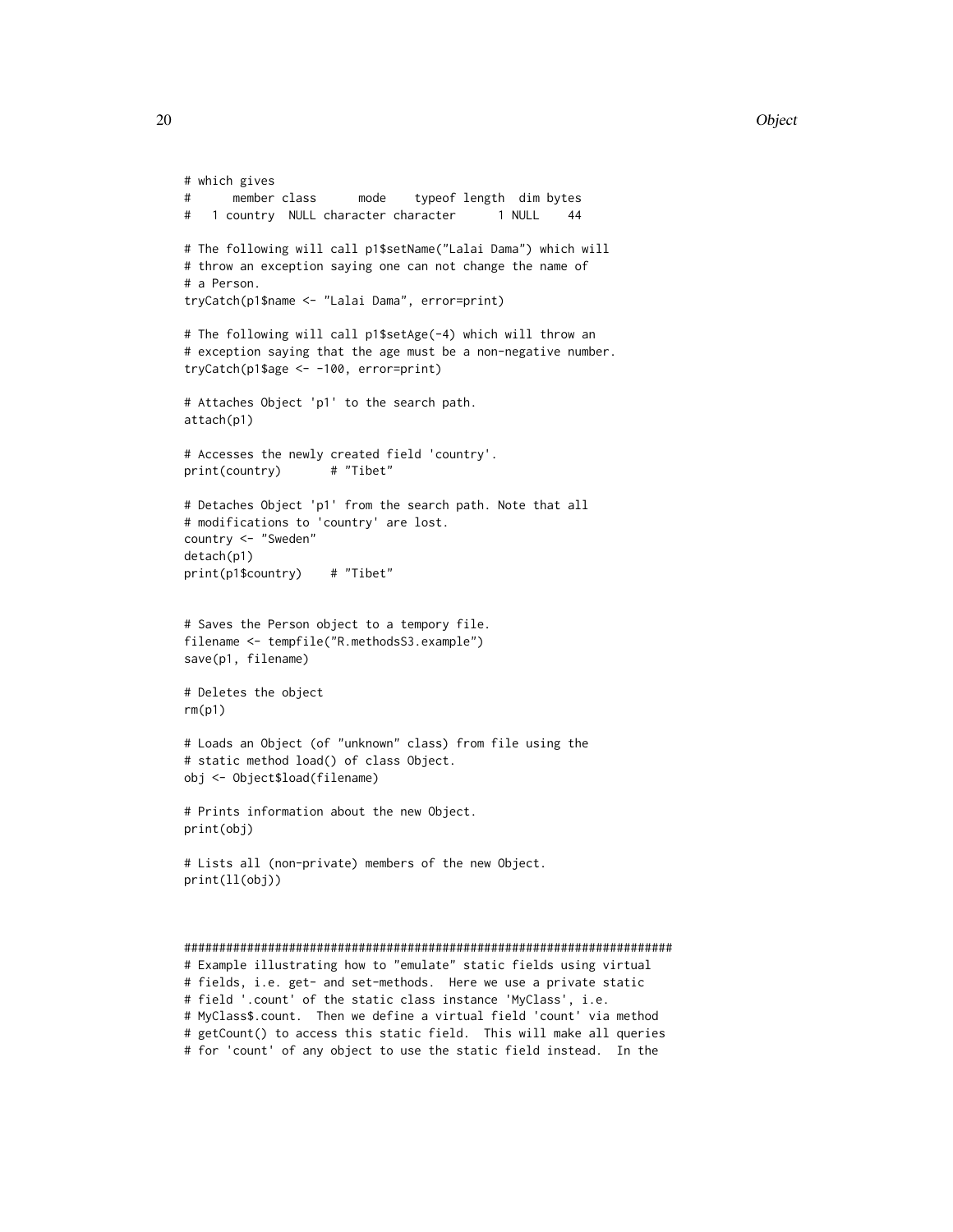#### <span id="page-20-0"></span>objectSize 21

```
# same way is assignment controlled via the setCount() method. A
# side effect of this way of coding is that all MyClass instances will
# also have the private field '.count' (set to zero except for the
# static field that is).
######################################################################
setConstructorS3("MyClass", function(...) {
 # Create an instance (the static class instance included)
 this <- extend(Object(), "MyClass",
    .count = 0
 \lambda# In order for a static field to be updated in the
 # constructor it has to be done after extend().
 this$count <- this$count + 1
 # Return the object
 this
})
setMethodS3("as.character", "MyClass", function(this, ...) {
 paste(class(this)[1], ": Number of instances: ", this$count, sep="")
})
# Get virtual field 'count', e.g. obj$count.
setMethodS3("getCount", "MyClass", function(this, ...) {
 MyClass$.count
})
# Set virtual field 'count', e.g. obj$count <- value.
setMethodS3("setCount", "MyClass", function(this, value, ...) {
 MyClass$.count <- value
})
# Create four instances of class 'MyClass'
obj <- lapply(1:4, MyClass)
print(obj)
print(MyClass$count)
print(obj[[1]]$count)
stopifnot(obj[[1]]$count == length(obj))
stopifnot(MyClass$count == length(obj))
```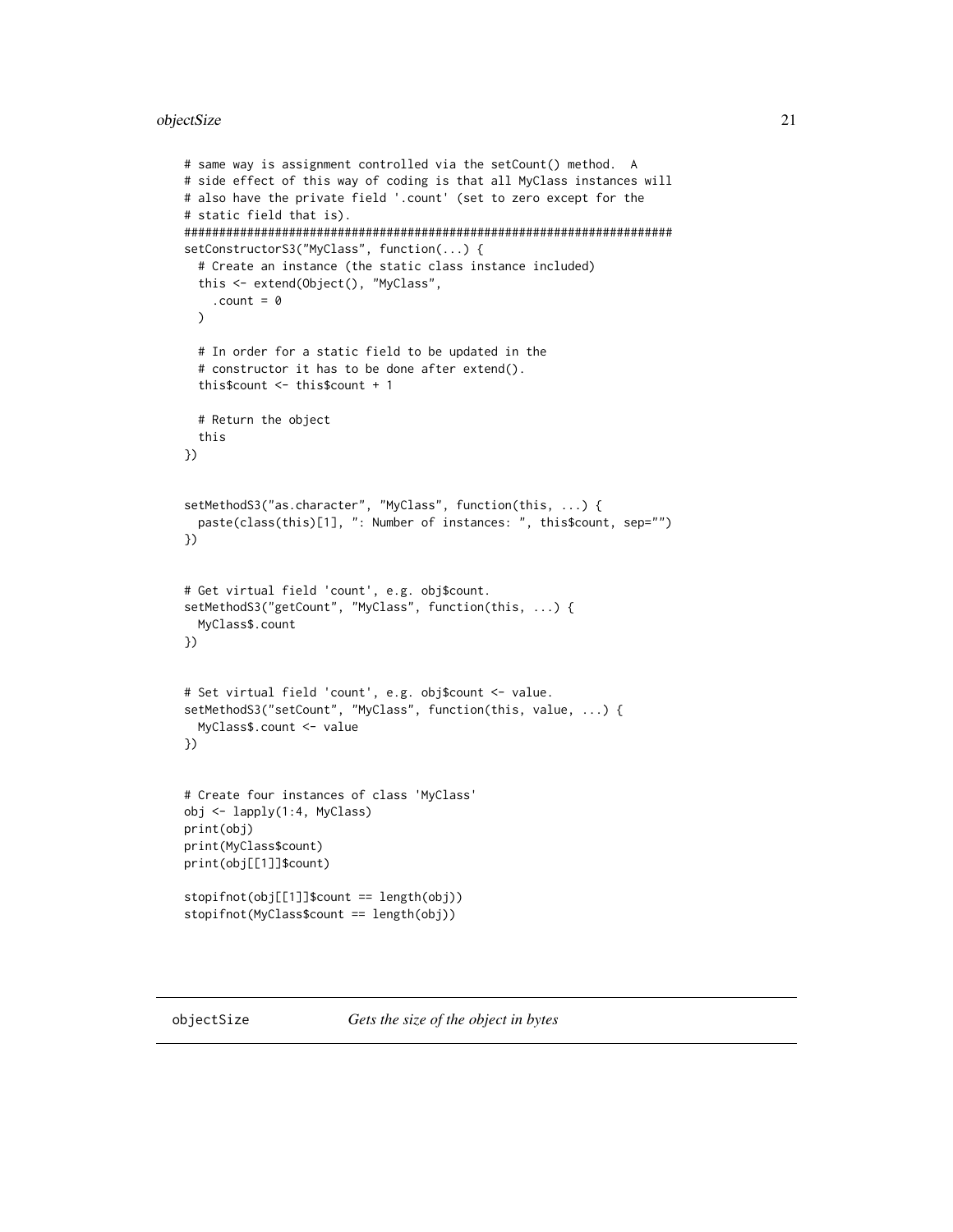# <span id="page-21-0"></span>Description

Gets the size of the object in bytes. This method is just a wrapper for [object.size](#page-0-0).

#### Usage

## Default S3 method: objectSize(...)

# Arguments

... Arguments passed to [object.size](#page-0-0).

# Value

Returns an [integer](#page-0-0).

# Author(s)

Henrik Bengtsson

# See Also

Internally [object.size](#page-0-0).

objectSize.environment

*Gets the size of an environment in bytes*

# Description

Gets the size of an environment in bytes.

# Usage

```
## S3 method for class 'environment'
objectSize(envir, ...)
```
# Arguments

| envir   | An environment().            |
|---------|------------------------------|
| $\cdot$ | Arguments passed to $ls()$ . |

# Value

Returns an [integer](#page-0-0).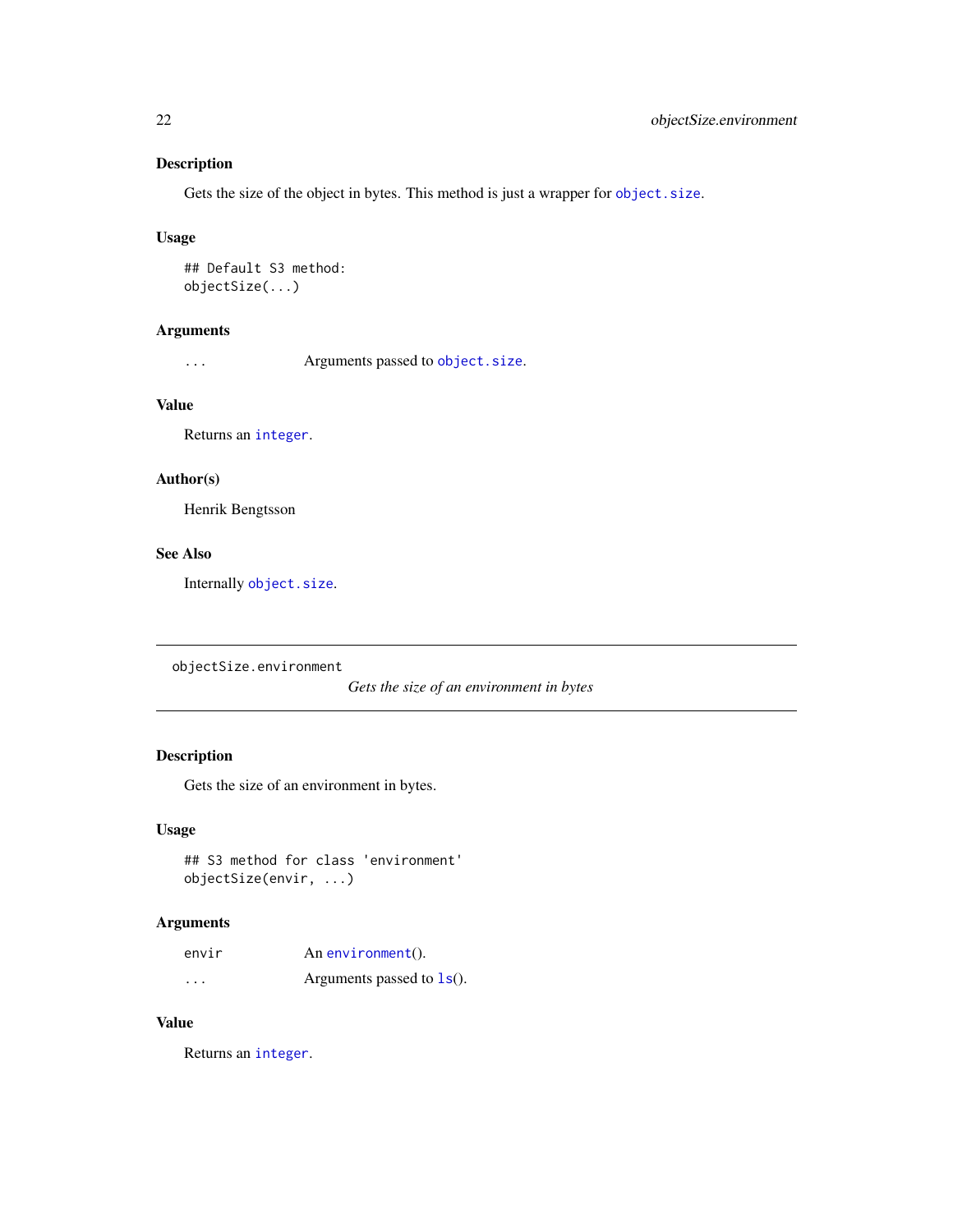#### <span id="page-22-0"></span>Package 23

# Author(s)

Henrik Bengtsson

# See Also

Internally [object.size](#page-0-0) is used.

<span id="page-22-1"></span>

| Package | The Package class provides methods for accessing package informa- |
|---------|-------------------------------------------------------------------|
|         | tion                                                              |

# Description

Package: R.oo Class Package

[Object](#page-15-1)  $\sim$   $\sim$  | ~~+--Package

# Directly known subclasses:

public class Package extends [Object](#page-15-1)

Creates a Package that can be thrown and caught. The Package class is the root class of all other Package classes.

# Usage

Package(name=NULL)

# Arguments

name Name of the package.

# Fields and Methods

# Methods:

| as.character      | Gets a string representation of this package.                                    |
|-------------------|----------------------------------------------------------------------------------|
| getAuthor         | Gets the Author of this package.                                                 |
| getBundle         | Gets the Bundle that this package might belong to.                               |
| getBundlePackages | Gets the names of the other packages that is in the same bundle as this package. |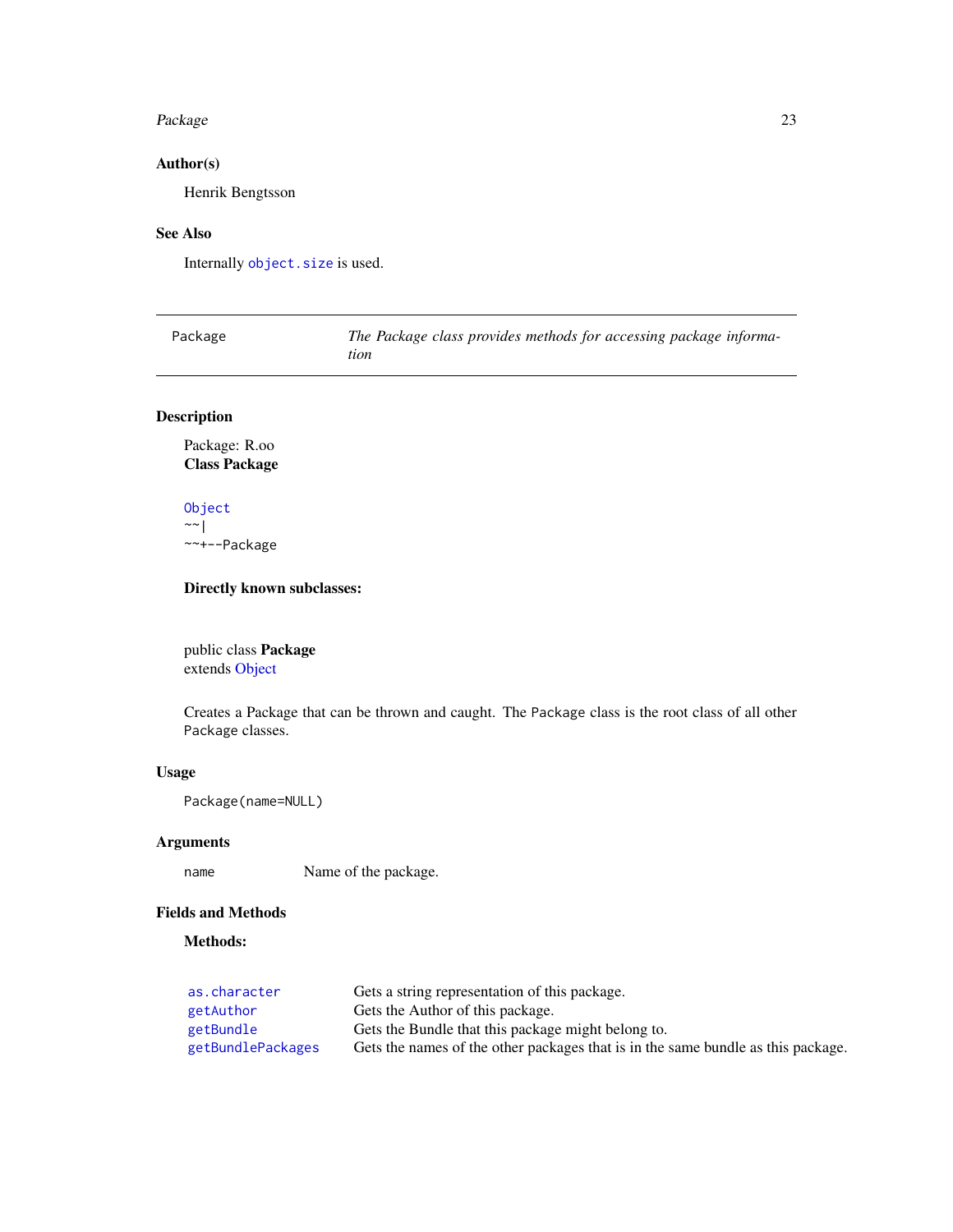<span id="page-23-0"></span>

| getChangeLog        | Gets the change log of this package.                                                |
|---------------------|-------------------------------------------------------------------------------------|
| getClasses          | Gets all classes of a package.                                                      |
| getContents         | Gets the contents of this package.                                                  |
| getContribUrl       | Gets the URL(s) from where this package can be installed.                           |
| getDataPath         | Gets the path to the data (data/) directory of this package.                        |
| getDate             | Gets the date when package was build.                                               |
| getDescription      | Gets the description of the package.                                                |
| getDescriptionFile  | Gets the description file of this package.                                          |
| getDevelUrl         | Gets the URL(s) from where the developers version of this package can be installed. |
| getDocPath          | Gets the path to the accompanying documentation (doc/) directory of this package.   |
| getEnvironment      | Gets the environment of a loaded package.                                           |
| getExamplePath      | Gets the path to the example (R-ex/) directory of this package.                     |
| getHistory          |                                                                                     |
| getHowToCite        | Gets the citation of this package.                                                  |
| getLicense          | Gets the License of this package.                                                   |
| getMaintainer       | Gets the Maintainer of this package.                                                |
| getName             | Gets the name of this package.                                                      |
| getNews             |                                                                                     |
| getPath             | Gets the library (system) path to this package.                                     |
| getPosition         | Gets the search path position of the package.                                       |
| getTitle            | Gets the Title of this package.                                                     |
| getUrl              | Gets the URL of this package.                                                       |
| getVersion          | Gets the version of this package.                                                   |
| isLoaded            | Checks if the package is installed on the search path or not.                       |
| isOlderThan         | Checks if the package is older than a given version.                                |
| 11                  | Generates a list of informative properties of all members of the package.           |
| <b>load</b>         | Loads a package.                                                                    |
| showChangeLog       | Show the change log of this package.                                                |
| showContents        | Show the CONTENTS file of this package.                                             |
| showDescriptionFile | Show the DESCRIPTION file of this package.                                          |
| showHistory         |                                                                                     |
| showHowToCite       | Show the HOWTOCITE file of this package.                                            |
| showNews            |                                                                                     |
| startupMessage      | Generates a 'package successfully loaded' package startup message.                  |
| unload              | Unloads a package.                                                                  |

# Methods inherited from Object:

\$, \$<-, [[, [[<-, as.character, attach, attachLocally, clearCache, clearLookupCache, clone, detach, equals, extend, finalize, getEnvironment, getFieldModifier, getFieldModifiers, getFields, getInstantiationTime, getStaticInstance, hasField, hashCode, ll, load, names, objectSize, print, save

#### Author(s)

Henrik Bengtsson

# Examples

## Not run: # By defining .onAttach() as follows in zzz.R for a package, an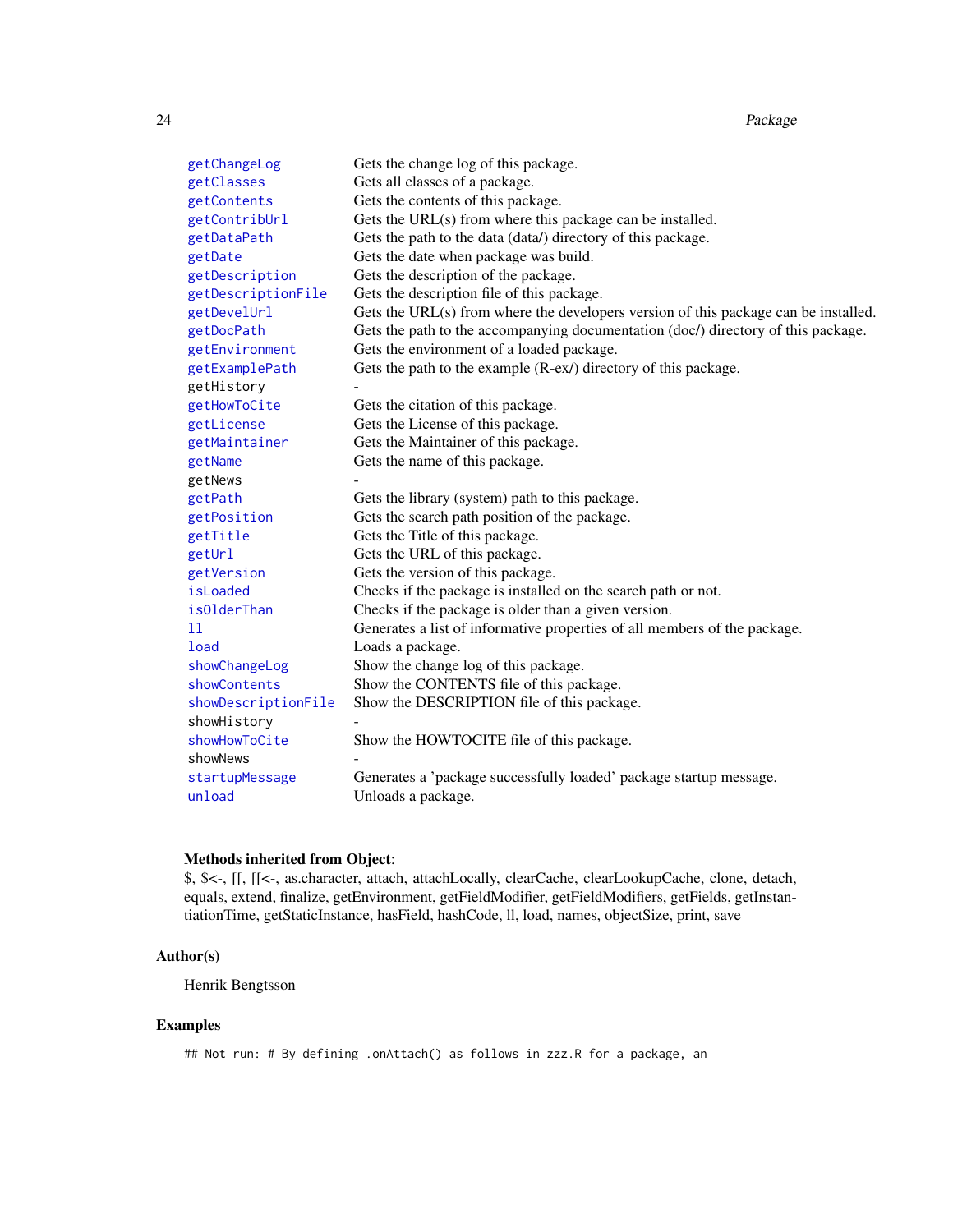#### <span id="page-24-0"></span>Rdoc 25

```
# instance of class Package with the same name as the package will
# be made available on the search path. More over, the code below
# will also inform the user that the package has been loaded:
#
# > library(R.oo)
# R.oo v0.52 (2003/04/13) was successfully loaded.
#
.onAttach <- function(libname, pkgname) {
 pkg <- Package(pkgname)
 assign(pkgname, pkg, pos=getPosition(pkg))
 cat(getName(pkg), " v", getVersion(pkg), " (", getDate(pkg), ")",
    " was successfully loaded.\n", sep="")
}
# The Package class works for any packages, loaded or not.
# Some information about the base package
pkg <- Package("base")
print(pkg)
# [1] "Package: base v3.6.2 is loaded (pos=14). Title: The R Base Package.
# The official webpage is NA and the maintainer is R Core Team <R-core@
# r-project.org>. The package is installed in /usr/lib/R/library/base/.
# License: Part of R 3.6.2. Description: Base R functions. Type
# showNews(base) for package history, and ?base for help."
print(list.files(Package("base")$dataPath))
# Some information about the R.oo package
print(R.oo::R.oo)
# [1] "Package: R.oo v1.23.0-9000 . Title: R Object-Oriented Programming
# with or without References. The official webpage is https://github.com/
# HenrikBengtsson/R.oo and the maintainer is Henrik Bengtsson. The package
# is installed in /home/alice/R/x86_64-pc-linux-gnu-library/3.6/R.oo/.
# License: LGPL (>= 2.1). Description: Methods and classes for object-
# oriented programming in R with or without references. Large effort has
# been made on making definition of methods as simple as possible with a
# minimum of maintenance for package developers. The package has been
# developed since 2001 and is now considered very stable. This is a
# cross-platform package implemented in pure R that defines standard S3
# classes without any tricks. Type showNews(R.oo) for package history,
# and ?R.oo for help."
```
## End(Not run)

Rdoc *Class for converting Rdoc comments to Rd files*

#### **Description**

Package: R.oo Class Rdoc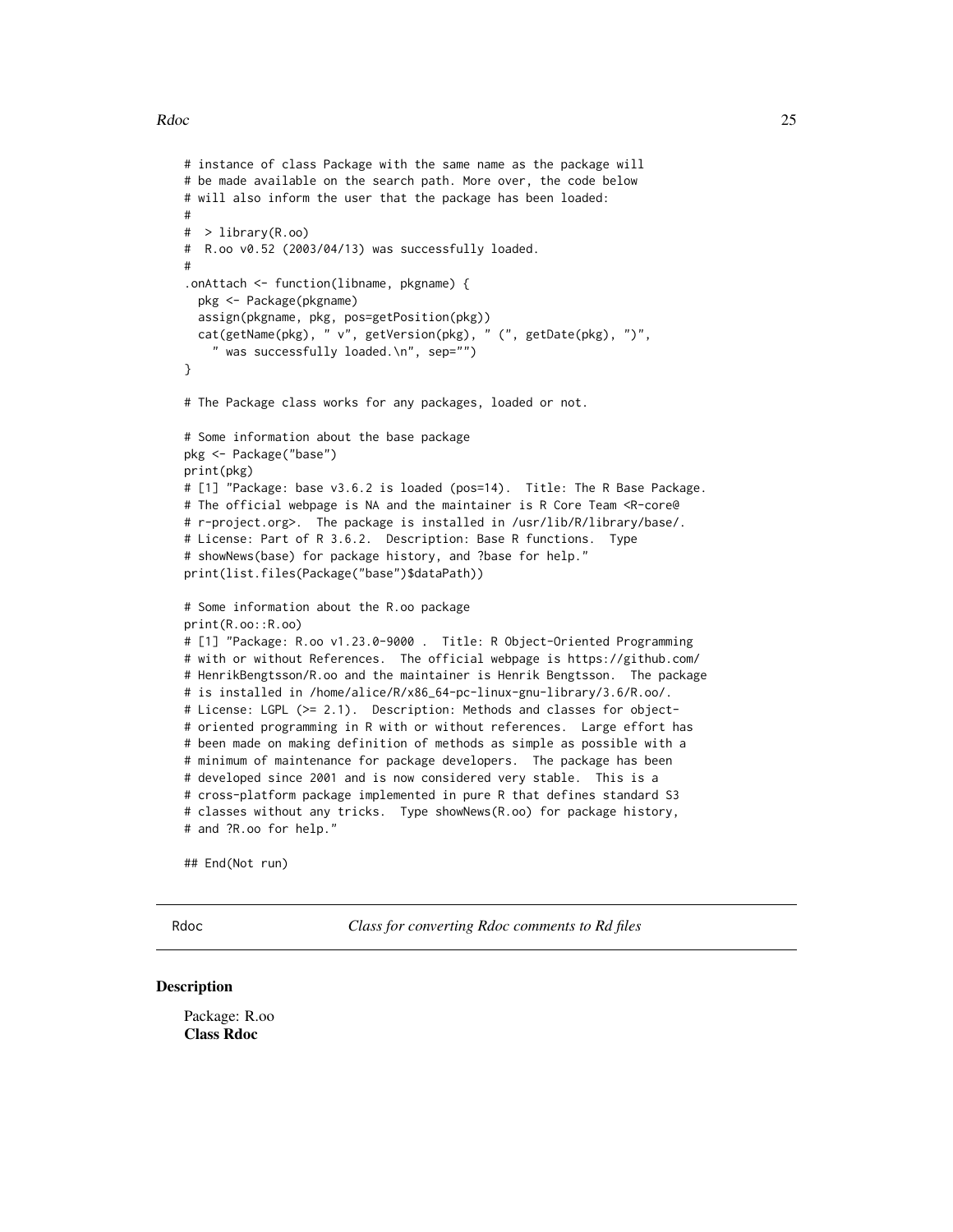#### 26 Rdocharacter and the state of the state of the state of the state of the Rdocharacter and the Rdocharacter state of the Rdocharacter and the Rdocharacter state of the Rdocharacter and the Rdocharacter state of the Rdoch

[Object](#page-15-1)  $\sim$  |  $---Rdoc$ 

# Directly known subclasses:

public static class Rdoc extends [Object](#page-15-1)

Class for converting Rdoc comments to Rd files.

# Usage

Rdoc()

# Fields and Methods

# Methods:

| argsToString         | Gets the arguments signature of a function.                        |
|----------------------|--------------------------------------------------------------------|
| check                | Checks the compiled Rd files.                                      |
| compile              | Compile source code files containing Rdoc comments into Rd files.  |
| createManPath        | Creates the directory where the Rd files should be saved.          |
| createName           | Creates a class-method name.                                       |
| declaration          | Gets the class declaration.                                        |
| escapeRdFilename     | Escape non-valid characters in a filename.                         |
| getClassS4Usage      | Gets the usage of a S4 class.                                      |
| getKeywords          | Gets the keywords defined in R with descriptions.                  |
| getManPath           | Gets the path to the directory where the Rd files will be saved.   |
| getNameFormat        | Gets the current name format.                                      |
| getObject            |                                                                    |
| getPackageNameOf     | Gets the package of a method or an object.                         |
| getRdTitle           | Extracts the title string of a Rd file.                            |
| getUsage             | Gets the usage of a method.                                        |
| hierarchy            | Gets the class hierarchy.                                          |
| isKeyword            | Checks if a word is a Rd keyword.                                  |
| isVisible            | Checks if a member is visible given its modifiers.                 |
| methodsInheritedFrom | Gets all methods inherited from a class in Rd format.              |
| setManPath           | Sets the path to the directory where the Rd files should be saved. |
| setNameFormat        | Sets the current name format.                                      |

# Methods inherited from Object:

\$, \$<-, [[, [[<-, as.character, attach, attachLocally, clearCache, clearLookupCache, clone, detach, equals, extend, finalize, getEnvironment, getFieldModifier, getFieldModifiers, getFields, getInstantiationTime, getStaticInstance, hasField, hashCode, ll, load, names, objectSize, print, save

<span id="page-25-0"></span>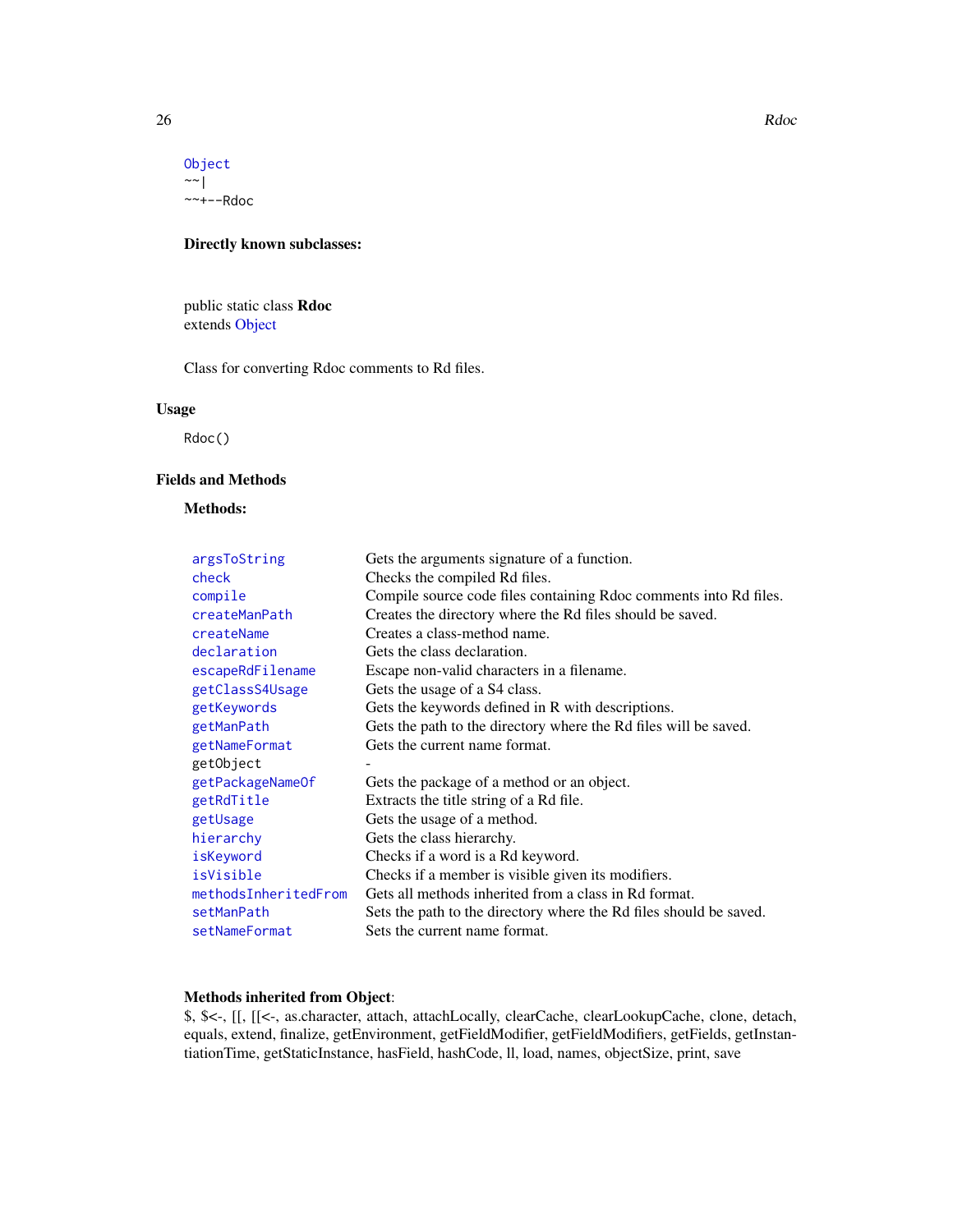# <span id="page-26-0"></span>RdocException 27

#### Author(s)

Henrik Bengtsson

#### References

R developers, *Guidelines for Rd files*, <https://developer.r-project.org/Rds.html>, 2003

#### Examples

```
## Not run: # Set default author
author <- "Henrik Bengtsson, \url{https://github.com/HenrikBengtsson/R.oo}"
# Show the file containing the Rdoc comments
rdocFile <- system.file("misc", "ASCII.R", package="R.oo")
file.show(rdocFile)
# Compile the Rdoc:s into Rd files (saved in the destPath directory)
destPath <- tempdir()
Rdoc$compile(rdocFile, destPath=destPath)
# List the generated Rd files
rdFiles <- list.files(destPath, full.names=TRUE)
print(rdFiles)
# Show one of the files
file.show(rdFiles[1])
# Clean up
file.remove(rdFiles)
```
## End(Not run)

<span id="page-26-1"></span>RdocException *RdocException are thrown by the Rdoc compiler*

# Description

# Package: R.oo Class RdocException

# [Object](#page-15-1)

```
~\sim~|
~~+--try-error
~\sim ~\sim ~\sim ~\sim ~\sim ~\sim ~\sim ~\sim ~\sim ~\sim ~\sim ~\sim ~\sim ~\sim ~\sim ~\sim ~\sim ~\sim ~\sim ~\sim ~\sim ~\sim ~\sim ~\sim ~\sim ~\sim ~\sim ~\sim ~\sim ~\sim ~\sim ~\sim ~\sim ~\sim ~\sim ~\sim ~\sim~~~~~~~+--condition
~~~~~~~~~~~~|
~~~~~~~~~~~~+--error
~~~~~~~~~~~~~~~~~|
```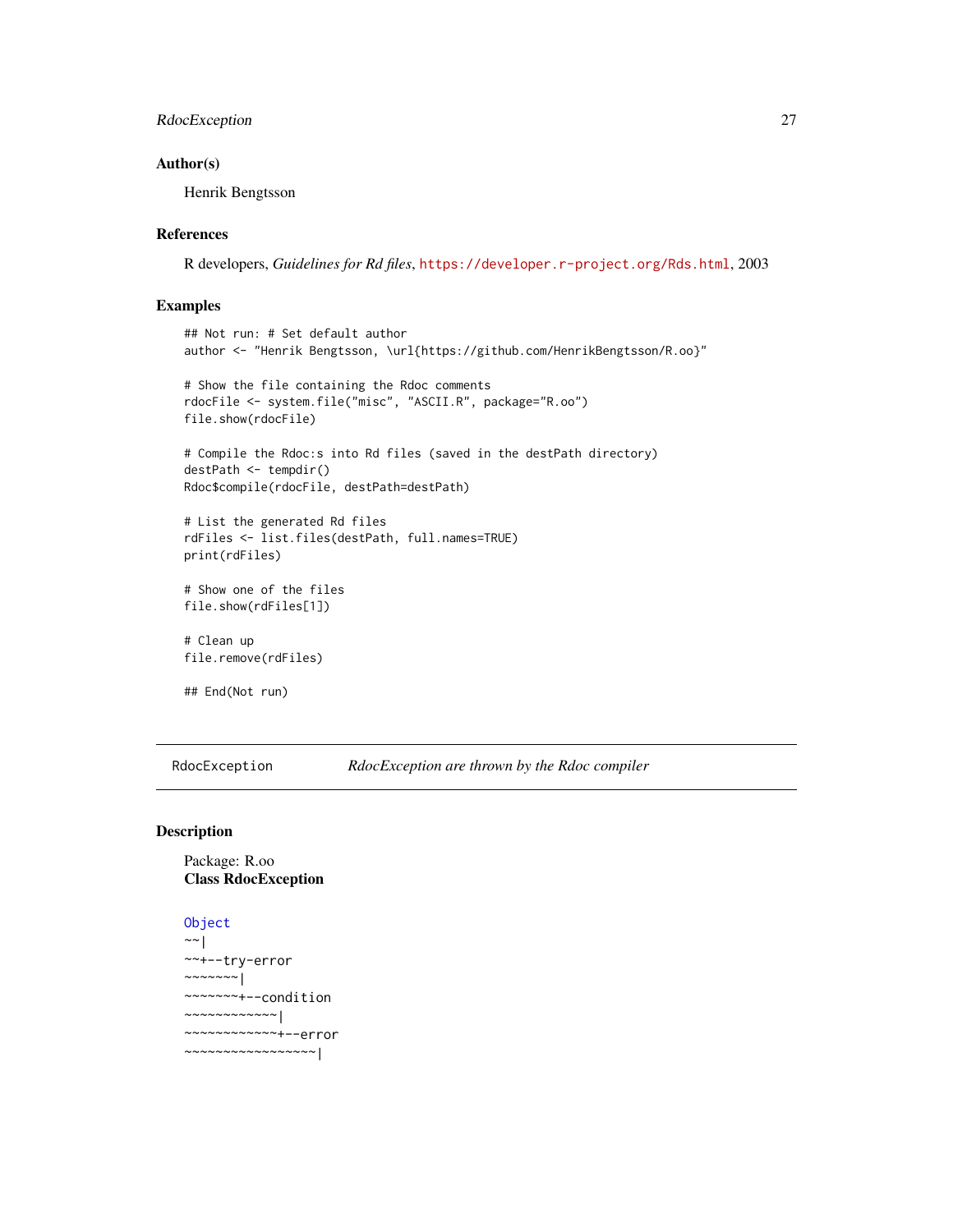# <span id="page-27-0"></span>28 RdocException

```
~~~~~~~~~~~~~~~~~+--simpleError
~~~~~~~~~~~~~~~~~~~~~~|
~~~~~~~~~~~~~~~~~~~~~~+--Exception
  ~~~~~~~~~~~~~~~~~~~~~~~~~~~|
    ~~~~~~~~~~~~~~~~~~~~~~~~~~~+--RdocException
```
# Directly known subclasses:

public static class RdocException extends [Exception](#page-4-1)

RdocException are thrown by the Rdoc compiler when it fails to generate a Rd file from an Rdoc comment.

#### Usage

RdocException(..., source=NULL)

#### Arguments

| $\cdot$ $\cdot$ $\cdot$ | Any arguments accepted by Exception.                                         |
|-------------------------|------------------------------------------------------------------------------|
| source                  | Object specifying the source where the Rdoc error occurred. This is commonly |
|                         | a filename character string                                                  |

# Fields and Methods

# Methods:

| as.character | Gets a character string representing of the RdocException. |
|--------------|------------------------------------------------------------|
| getSource    | Gets the source of the exception.                          |

#### Methods inherited from Exception:

as.character, getCall, getCalls, getLastException, getMessage, getStackTrace, getWhen, print, printStack-Trace, throw

# Methods inherited from error:

as.character, throw

# Methods inherited from condition:

abort, as.character, conditionCall, conditionMessage, print

#### Methods inherited from Object:

\$, \$<-, [[, [[<-, as.character, attach, attachLocally, clearCache, clearLookupCache, clone, detach, equals, extend, finalize, getEnvironment, getFieldModifier, getFieldModifiers, getFields, getInstantiationTime, getStaticInstance, hasField, hashCode, ll, load, names, objectSize, print, save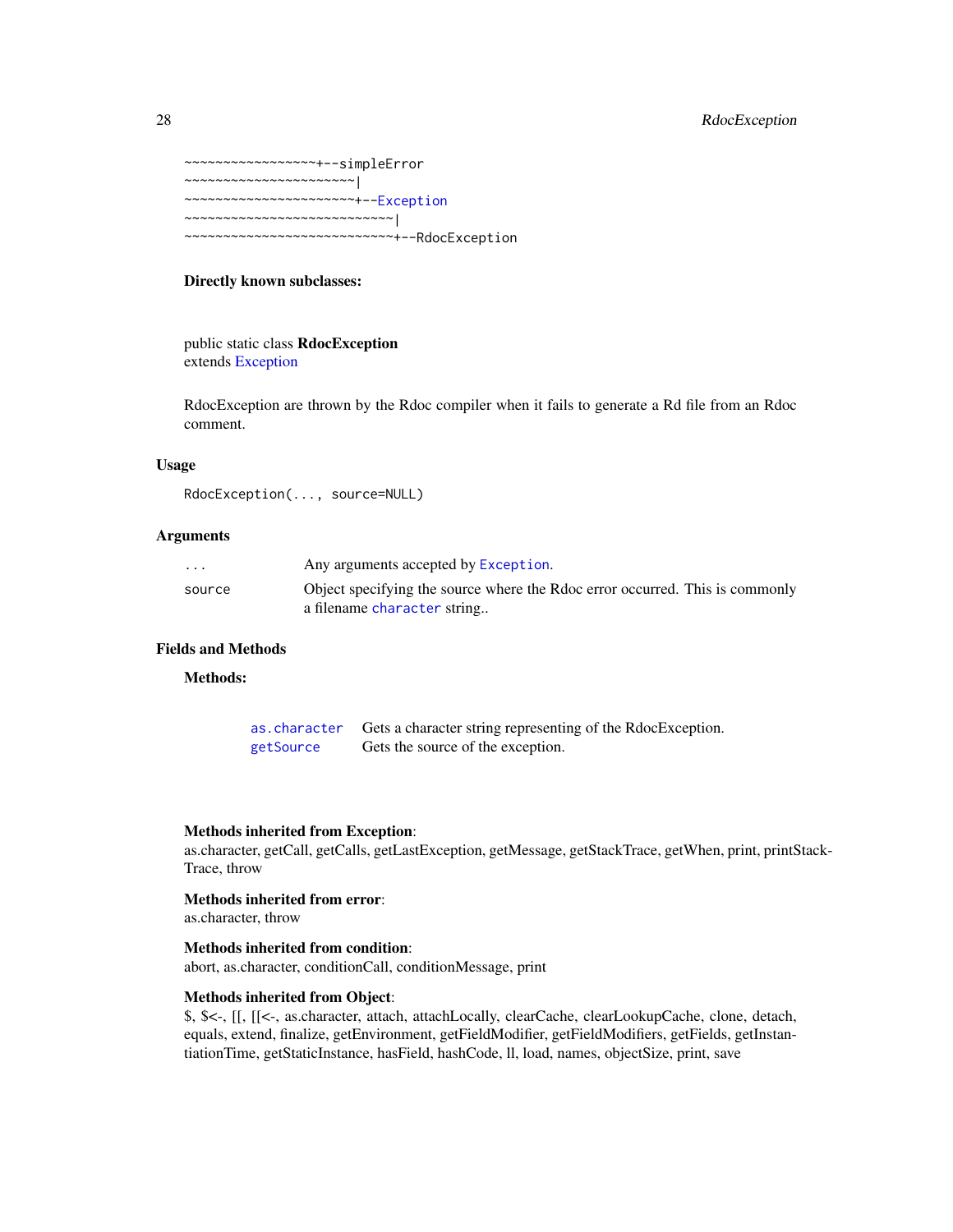# <span id="page-28-0"></span>setConstructorS3 29

# Author(s)

Henrik Bengtsson

# See Also

For detailed information about exceptions see [Exception](#page-4-1).

<span id="page-28-1"></span>setConstructorS3 *Defines a class in S3/UseMethod style*

# Description

Defines a class in R.oo/S3 style. What this function currently does is simply creating a constructor function for the class.

# Usage

```
## Default S3 method:
setConstructorS3(name, definition, private=FALSE, protected=FALSE, export=TRUE,
 static=FALSE, abstract=FALSE, trial=FALSE, deprecated=FALSE, envir=parent.frame(),
 enforceRCC=TRUE, ...)
```
# Arguments

| name       | The name of the class.                                                                                                                                                                                                                                                                                                       |  |
|------------|------------------------------------------------------------------------------------------------------------------------------------------------------------------------------------------------------------------------------------------------------------------------------------------------------------------------------|--|
| definition | The constructor definition. Note: The constructor must be able to be called with<br>no arguments, i.e. use default values for all arguments or make sure you use<br>missing() or similar!                                                                                                                                    |  |
| static     | If TRUE this class is defined to be static, otherwise not. Currently this has no<br>effect expect as an indicator.                                                                                                                                                                                                           |  |
| abstract   | If TRUE this class is defined to be abstract, otherwise not. Currently this has no<br>effect expect as an indicator.                                                                                                                                                                                                         |  |
| private    | If TRUE this class is defined to be private.                                                                                                                                                                                                                                                                                 |  |
| protected  | If TRUE this class is defined to be protected.                                                                                                                                                                                                                                                                               |  |
| export     | A logical setting attribute "export".                                                                                                                                                                                                                                                                                        |  |
| trial      | If TRUE this class is defined to be a trial class, otherwise not. A trial class is<br>a class that is introduced to be tried out and it might be modified, replaced or<br>even removed in a future release. Some people prefer to call trial versions, beta<br>version. Currently this has no effect expect as an indicator. |  |
| deprecated | If TRUE this class is defined to be deprecated, otherwise not. Currently this has<br>no effect expect as an indicator.                                                                                                                                                                                                       |  |
| envir      | The environment for where the class (constructor function) should be stored.                                                                                                                                                                                                                                                 |  |
| enforceRCC | If TRUE, only class names following the R Coding Convention is accepted. If the<br>RCC is violated an RccViolationException is thrown.                                                                                                                                                                                       |  |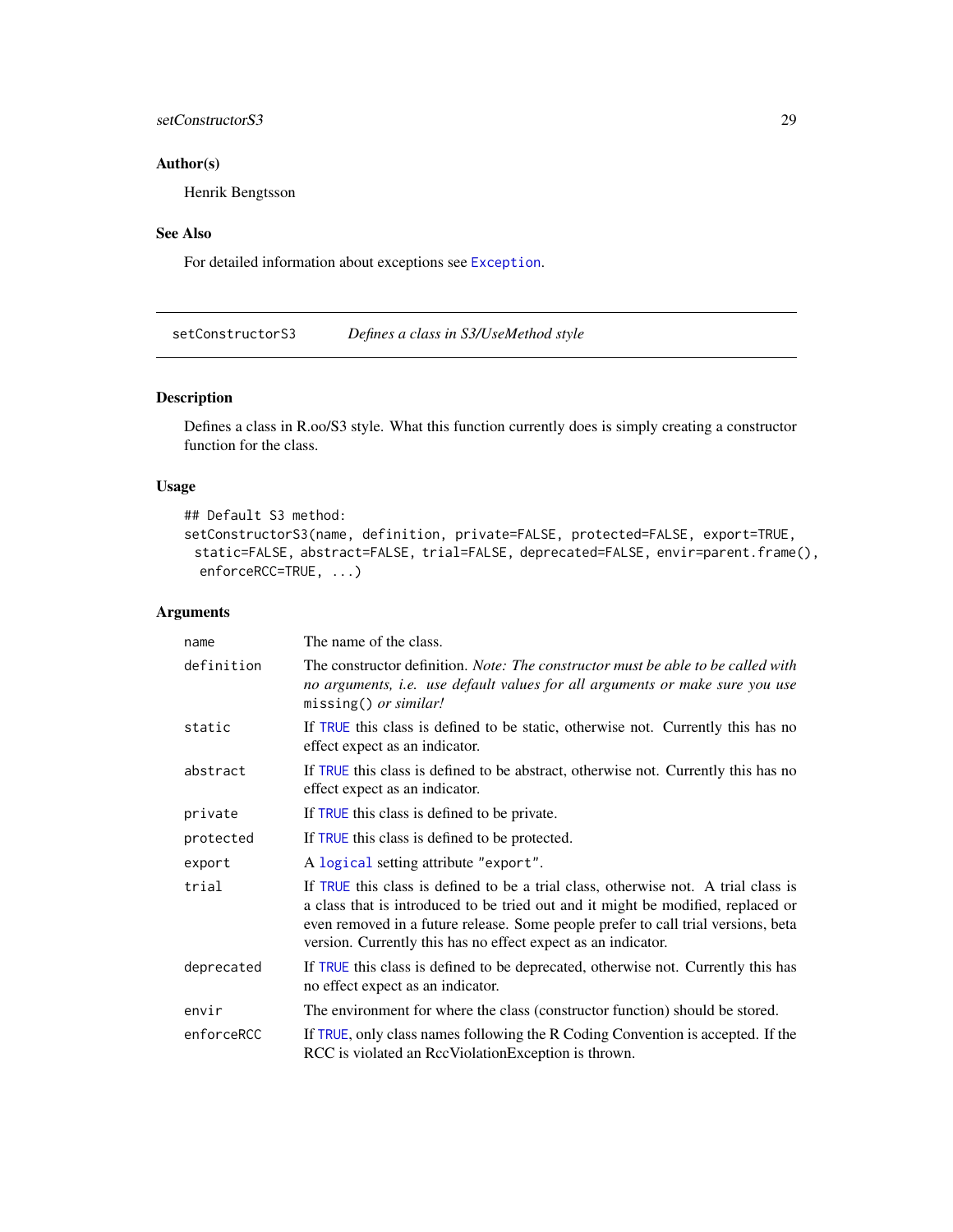<span id="page-29-0"></span>30 throw the state of the state of the state of the state of the state of the state of the state of the state of the state of the state of the state of the state of the state of the state of the state of the state of the s

... Not used.

Note: If a constructor is not declared to be private nor protected, it will be declared to be public.

#### A constructor must be callable without arguments

The requirement that a constructor function should be callable without arguments (e.g.  $MyConstant()$ ) is because that call is used to create the static instance of a class. The reason for this is that a static instance of the class is created automatically when the constructor is called *the first time* (only), that is, when the first of object of that class is created. All classes have to have a static instance.

To make a constructor callable without arguments, one can either make sure all arguments have default values or one can test for missing arguments using missing(). For instance the following definition is *not* correct: setConstructorS3("Foo", function(x) extend(Object(), "Foo", x=x)) whereas this one is setConstructorS3("Foo", function(x=NA) extend(Object(), "Foo", x=x))

# Code validation

If argument enforceRCC is [TRUE](#page-0-0), the class name is validated so it starts with a letter and it also gives a [warning](#page-0-0) if its first letter is *not* capital. The reason for this is to enforce a naming convention that names classes with upper-case initial letters and methods with lower-case initial letters (this is also the case in for instance Java).

#### Author(s)

Henrik Bengtsson

### See Also

To define a method see [setMethodS3](#page-0-0). For information about the R Coding Conventions, see [RccViolationException](#page-0-0). For a thorough example of how to use this method see [Object](#page-15-1).

#### Examples

## Not run: For a complete example see help(Object).

<span id="page-29-1"></span>

throw *Throws an Exception*

#### Description

Throws an exception similar to stop(), but with support for [Exception](#page-4-1) classes. The first argument (object) is by default pasted together with other arguments  $(\ldots)$  and with separator sep="". For instance, to throw an exception, write

throw("Value out of range: ", value, ".").

which is short for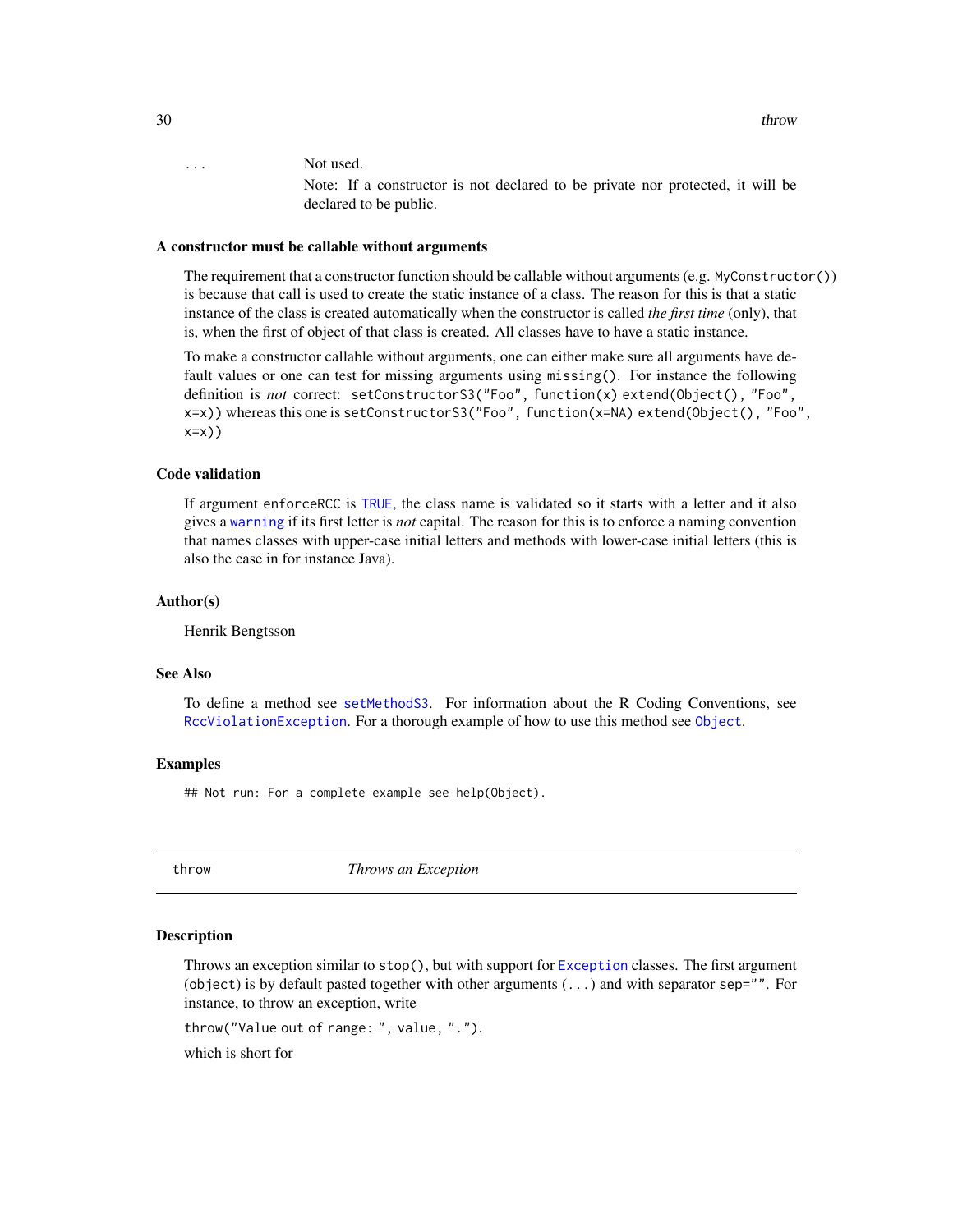#### <span id="page-30-0"></span>throw.error 31

throw(Exception("Value out of range: ", value, ".")).

Note that throw() can be defined for classes inheriting [Exception](#page-4-1), which can then be caught (or not) using [tryCatch\(](#page-0-0)).

#### Usage

```
## Default S3 method:
throw(...)
```
### Arguments

... One or several strings that are concatenated and collapsed into on message string.

# Value

Returns nothing.

# Author(s)

Henrik Bengtsson

#### See Also

See the [Exception](#page-4-1) class for more detailed information.

#### Examples

```
rbern <- function(n=1, prob=1/2) {
  if (prob \leq \emptyset || prob > 1)
    throw("Argument 'prob' is out of range: ", prob)
  rbinom(n=n, size=1, prob=prob)
}
rbern(10, 0.4)
# [1] 0 1 0 0 0 1 0 0 1 0
tryCatch(rbern(10, 10*0.4),
 error=function(ex) {}
\lambda
```
throw.error *Throws (rethrows) an object of class 'error'*

#### Description

Rethrows an 'error' object. The 'error' class was introduced in R v1.8.1 with the new error handling mechanisms.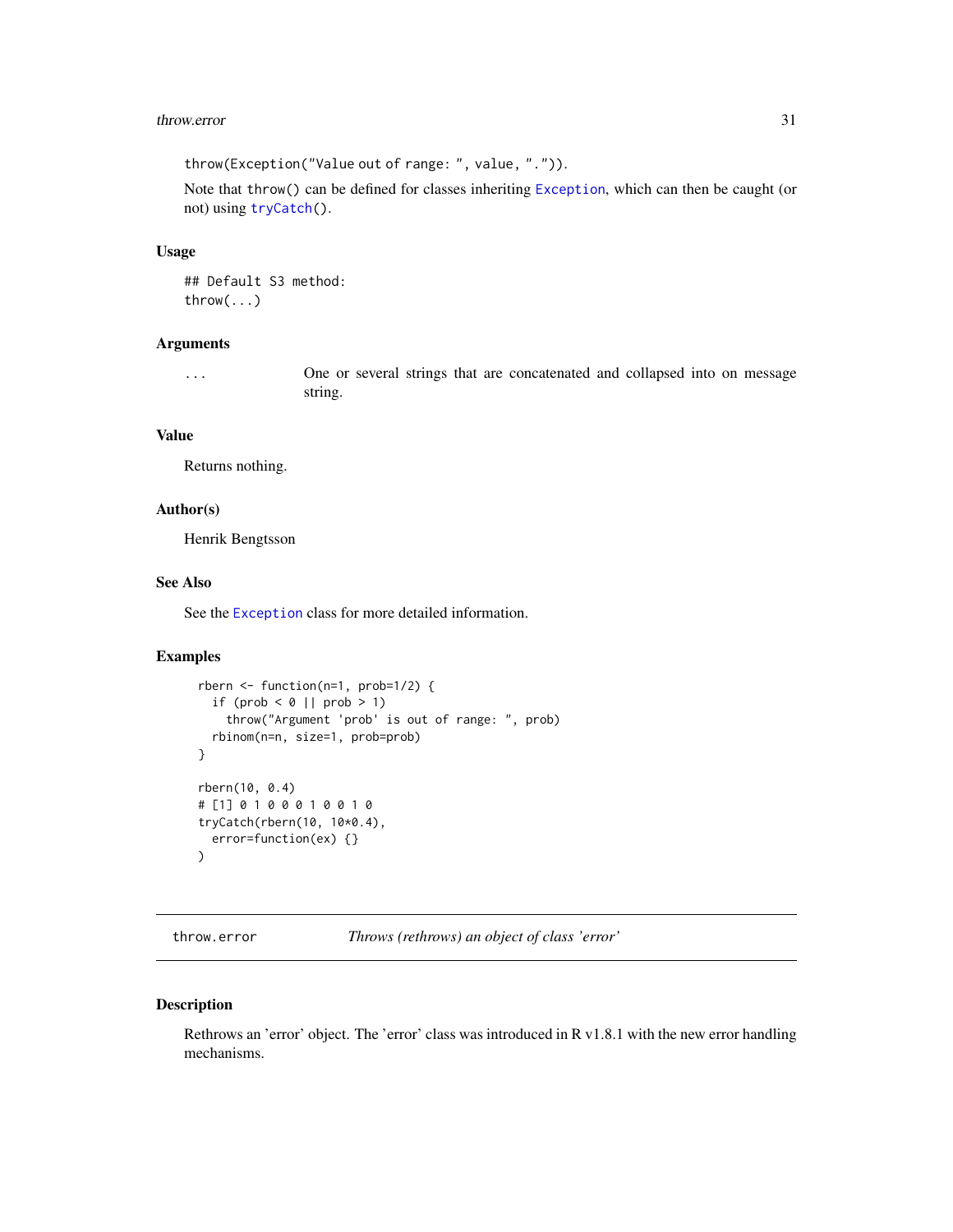# <span id="page-31-0"></span>Usage

```
## S3 method for class 'error'
throw(error, ...)
```
# Arguments

error An object or class 'error'. ... Not used.

# Value

Returns nothing.

# Author(s)

Henrik Bengtsson

# See Also

See the tryCatch() method etc. See the [Exception](#page-4-1) class for more detailed information.

typeOfClass *Gets the type of a class (S3 or S4)*

# Description

Gets the type of a class (S3 or S4).

# Usage

```
## Default S3 method:
typeOfClass(object, ...)
```
# Arguments

| object                  | The object to be checks. |
|-------------------------|--------------------------|
| $\cdot$ $\cdot$ $\cdot$ | Not used.                |

# Value

Returns a [character](#page-0-0) string "S3", "S3-Object" or "S4", or [NA](#page-0-0) if neither.

# Author(s)

Henrik Bengtsson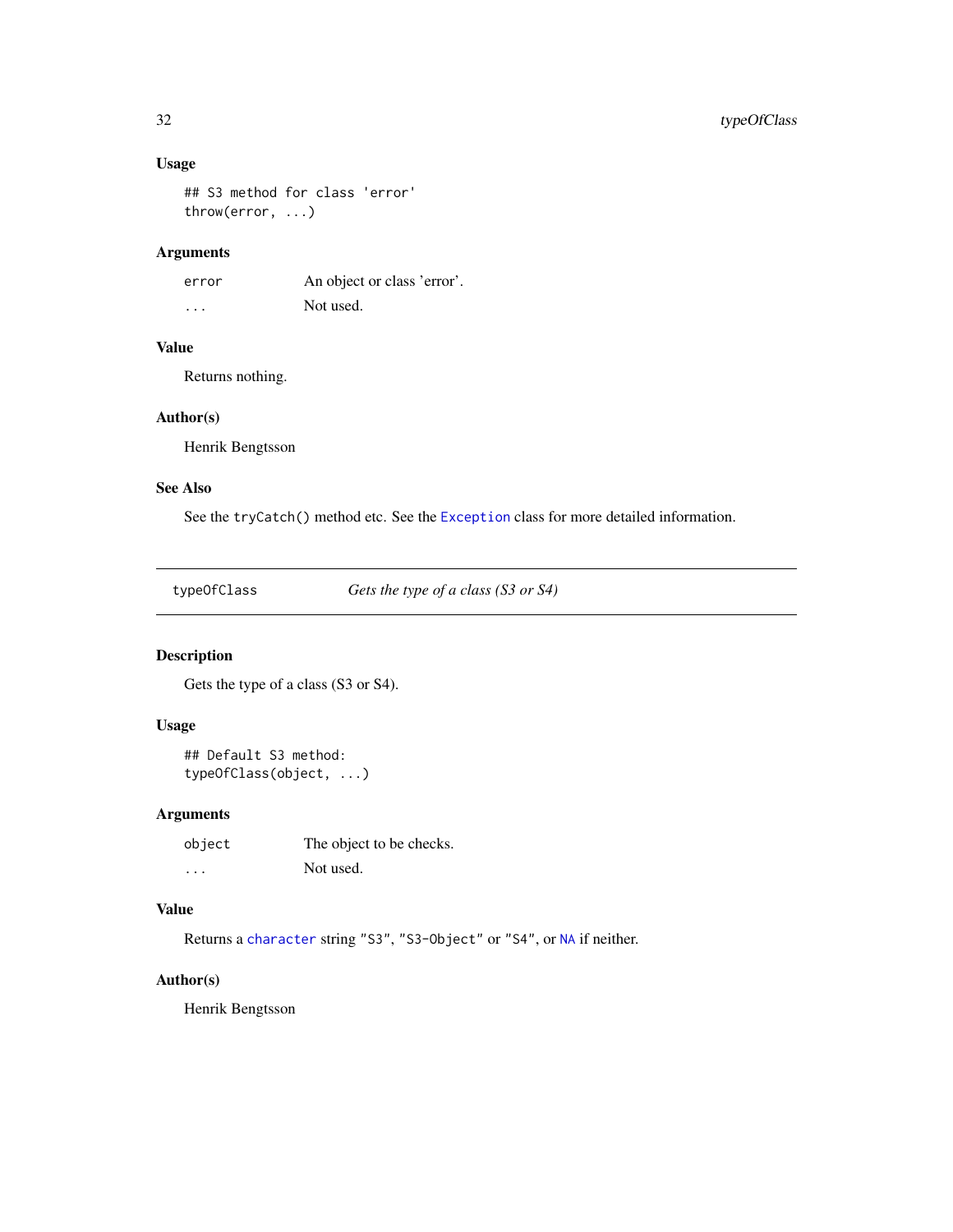# <span id="page-32-0"></span>Index

∗ attribute objectSize, [21](#page-20-0) objectSize.environment, [22](#page-21-0) ∗ character typeOfClass, [32](#page-31-0) ∗ classes Class, [4](#page-3-0) Exception, [5](#page-4-0) InternalErrorException, [12](#page-11-0) Object, [16](#page-15-0) Package, [23](#page-22-0) Rdoc, [25](#page-24-0) RdocException, [27](#page-26-0) ∗ documentation Rdoc, [25](#page-24-0) ∗ error Exception, [5](#page-4-0) InternalErrorException, [12](#page-11-0) RdocException, [27](#page-26-0) throw, [30](#page-29-0) throw.error, [31](#page-30-0) ∗ methods Class, [4](#page-3-0) Exception, [5](#page-4-0) extend, [8](#page-7-0) getConstructorS3, [10](#page-9-0) getName.environment, [11](#page-10-0) InternalErrorException, [12](#page-11-0) Object, [16](#page-15-0) objectSize.environment, [22](#page-21-0) Package, [23](#page-22-0) RdocException, [27](#page-26-0) setConstructorS3, [29](#page-28-0) throw.error, [31](#page-30-0) ∗ package R.oo-package, [2](#page-1-0) ∗ programming Class, [4](#page-3-0) Exception, [5](#page-4-0)

extend, [8](#page-7-0) getConstructorS3, [10](#page-9-0) getName.environment, [11](#page-10-0) InternalErrorException, [12](#page-11-0) Object, [16](#page-15-0) Package, [23](#page-22-0) RdocException, [27](#page-26-0) setConstructorS3, [29](#page-28-0) ∗ utilities ll, [14](#page-13-0) objectSize, [21](#page-20-0) objectSize.environment, [22](#page-21-0) \*finalize, *[16](#page-15-0)* argsToString, *[5](#page-4-0)*, *[26](#page-25-0)* as.character, *[5,](#page-4-0) [6](#page-5-0)*, *[17](#page-16-0)*, *[23](#page-22-0)*, *[28](#page-27-0)* attach, *[17](#page-16-0)* attachLocally, *[17](#page-16-0)* character, *[11,](#page-10-0) [12](#page-11-0)*, *[28](#page-27-0)*, *[32](#page-31-0)* check, *[26](#page-25-0)* Class, [4](#page-3-0) clearCache, *[17](#page-16-0)* clearLookupCache, *[17](#page-16-0)* clone, *[17](#page-16-0)* compile, *[26](#page-25-0)* createManPath, *[26](#page-25-0)* createName, *[26](#page-25-0)* data.frame, *[15](#page-14-0)* declaration, *[26](#page-25-0)* detach, *[17](#page-16-0)* environment, *[3](#page-2-0)*, *[11](#page-10-0)*, *[15](#page-14-0)*, *[22](#page-21-0)* environmentName, *[11](#page-10-0)* equals, *[17](#page-16-0)* escapeRdFilename, *[26](#page-25-0)* Exception, [5,](#page-4-0) *[12](#page-11-0)*, *[14](#page-13-0)*, *[28](#page-27-0)[–32](#page-31-0)* extend, [8,](#page-7-0) *[17](#page-16-0)* finalize, *[17](#page-16-0)*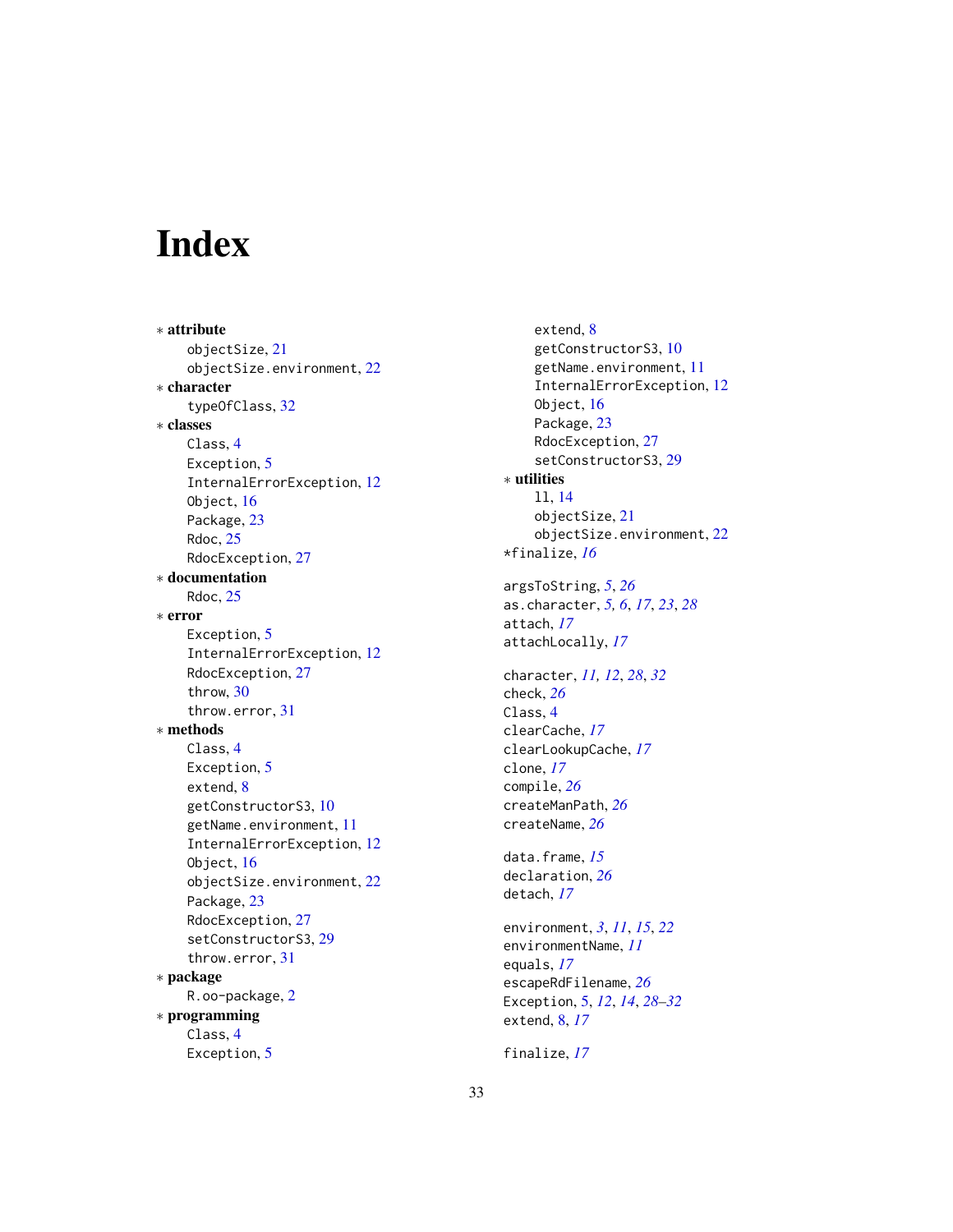# 34 INDEX

forName , *[5](#page-4-0)* function , *[4](#page-3-0)* , *[15](#page-14-0)* getAuthor , *[23](#page-22-0)* getBundle , *[23](#page-22-0)* getBundlePackages , *[23](#page-22-0)* getCalls , *[6](#page-5-0)* getChangeLog , *[24](#page-23-0)* getClasses , *[24](#page-23-0)* getClassS4Usage , *[26](#page-25-0)* getConstructorS3 , [10](#page-9-0) getContents , *[24](#page-23-0)* getContribUrl , *[24](#page-23-0)* getDataPath , *[24](#page-23-0)* getDate , *[24](#page-23-0)* getDescription , *[24](#page-23-0)* getDescriptionFile , *[24](#page-23-0)* getDetails , *[5](#page-4-0)* getDevelUrl , *[24](#page-23-0)* getDocPath , *[24](#page-23-0)* getEnvironment , *[17](#page-16-0)* , *[24](#page-23-0)* getExamplePath , *[24](#page-23-0)* getFieldModifiers , *[17](#page-16-0)* getFields , *[5](#page-4-0)* , *[17](#page-16-0)* getHowToCite , *[24](#page-23-0)* getInstantiationTime , *[17](#page-16-0)* getInternalAddress , *[17](#page-16-0)* getKeywords , *[26](#page-25-0)* getKnownSubclasses , *[5](#page-4-0)* getLastException , *[6](#page-5-0)* getLicense , *[24](#page-23-0)* getMaintainer , *[24](#page-23-0)* getManPath , *[26](#page-25-0)* getMessage , *[6](#page-5-0)* , *[14](#page-13-0)* getMethods , *[5](#page-4-0)* getMethodS3 , *[11](#page-10-0)* getName , *[5](#page-4-0)* , *[24](#page-23-0)* getName.environment, [11](#page-10-0) getNameFormat , *[26](#page-25-0)* getPackage , *[5](#page-4-0)* , *[14](#page-13-0)* getPackageNameOf , *[26](#page-25-0)* getPath , *[24](#page-23-0)* getPosition , *[24](#page-23-0)* getRdDeclaration , *[5](#page-4-0)* getRdHierarchy , *[5](#page-4-0)* getRdMethods , *[5](#page-4-0)* getRdTitle , *[26](#page-25-0)* getSource , *[28](#page-27-0)* getStackTrace , *[6](#page-5-0)*

getStackTraceString , *[6](#page-5-0)* getStaticInstance , *[5](#page-4-0)* , *[17](#page-16-0)* getSuperclasses , *[5](#page-4-0)* getTitle , *[24](#page-23-0)* getUrl , *[24](#page-23-0)* getUsage , *[26](#page-25-0)* getVersion , *[24](#page-23-0)* getWhen , *[6](#page-5-0)* hasField , *[17](#page-16-0)* hashCode , *[17](#page-16-0)* hierarchy , *[26](#page-25-0)* integer , *[22](#page-21-0)* InternalErrorException , *[6](#page-5-0)* , [12](#page-11-0) isAbstract , *[5](#page-4-0)* isBeingCreated , *[5](#page-4-0)* isDeprecated , *[5](#page-4-0)* isGenericS3 , *[11](#page-10-0)* isKeyword , *[26](#page-25-0)* isLoaded , *[24](#page-23-0)* isOlderThan , *[24](#page-23-0)* isPrivate , *[5](#page-4-0)* isProtected , *[5](#page-4-0)* isPublic , *[5](#page-4-0)* isReferable , *[17](#page-16-0)* isStatic , *[5](#page-4-0)* isVisible , *[26](#page-25-0)* ll , [14](#page-13-0) , *[17](#page-16-0)* , *[24](#page-23-0)* ll.Object , *[15](#page-14-0)* load , *[17](#page-16-0)* , *[24](#page-23-0)* logical , *[15](#page-14-0)* , *[29](#page-28-0)* ls , *[22](#page-21-0)* ls.str , *[15](#page-14-0)* methodsInheritedFrom , *[26](#page-25-0)* NA , *[32](#page-31-0)* newInstance , *[5](#page-4-0)* , *[17](#page-16-0)* novirtual , *[17](#page-16-0)* NULL , *[12](#page-11-0)* , *[15](#page-14-0)* Object , *[2](#page-1-0) – [5](#page-4-0)* , *[12](#page-11-0)* , [16](#page-15-0) , *[23](#page-22-0)* , *[26,](#page-25-0) [27](#page-26-0)* , *[30](#page-29-0)* object.size , *[22](#page-21-0) , [23](#page-22-0)* objectSize , *[17](#page-16-0)* , [21](#page-20-0) objectSize.environment , [22](#page-21-0) Package , *[12](#page-11-0)* , [23](#page-22-0) print , *[5](#page-4-0) , [6](#page-5-0)* , *[17](#page-16-0)*